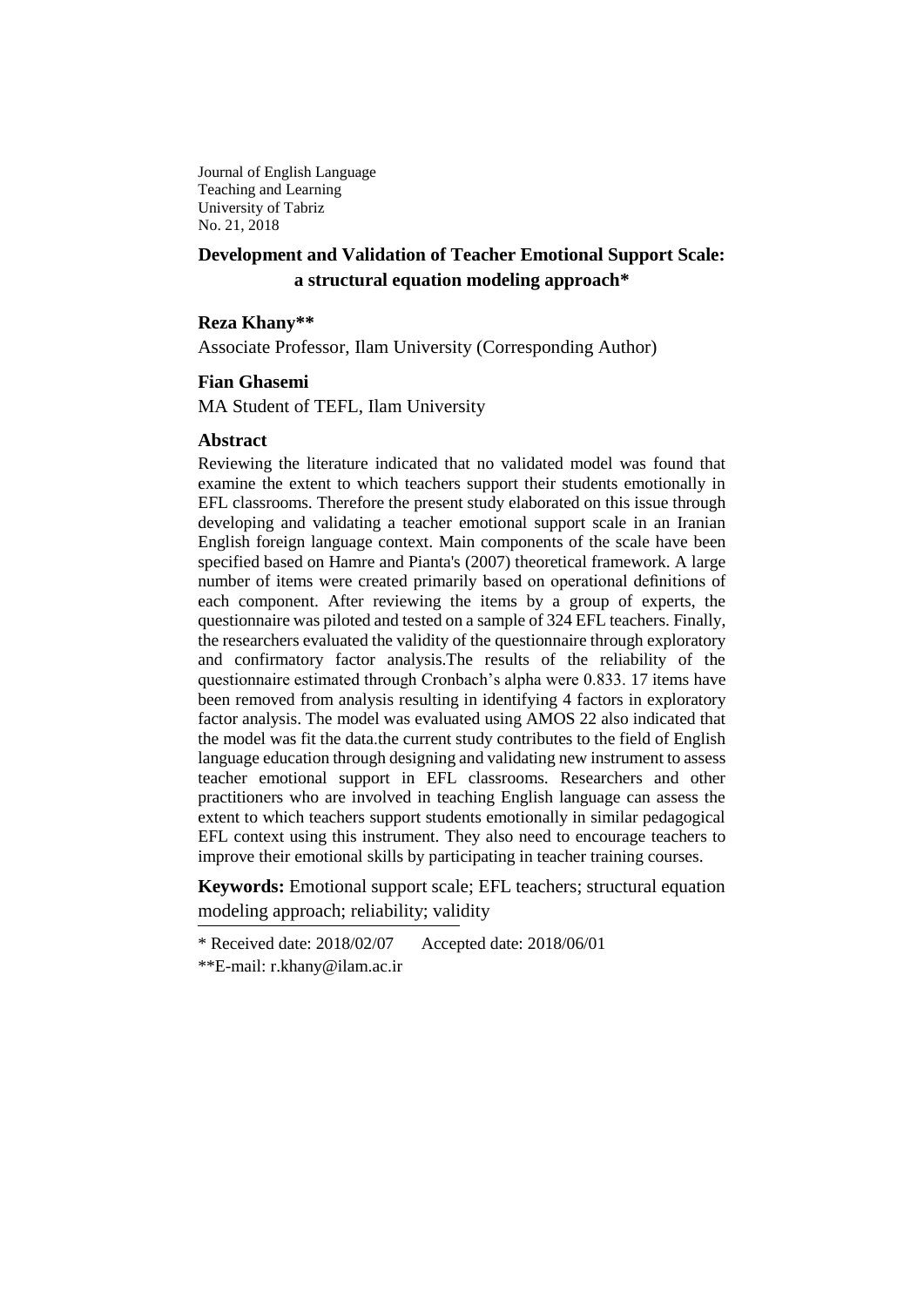#### **Literature Review**

Over a decade, policymakers and school administrators have emphasized that there is a relation between what students experience and what they achieve in class (Pianta & Hamre, 2009). In the field of education, the performance of students in school is affected by classrooms' atmosphere and teachers' performance. Classroom environment, the instructors 'experience and their competencies in assessing classroom and students performance are three factors that impact students' learning and their growth (Ladd, 2008; Nye, Konstantopoulos, and Hedges, 2004; Pianta & Hamre, 2009). Examining teachers' qualifications and student achievement, Clotfelter, Ladd, & Vigdor (2007) demonstrated that teachers' qualifications can systematically affect student achievement.

Considering school as a small social setting and learning as a social process, different members of this small organization such as teachers, peers and their families play a significant role in students' learning. They may facilitate or prevent students' learning and their success in school through showing their emotions. Because social and emotional factors have a great impact on students' achievements, schools must attach great importance to these aspects so that they can help students to learn more effectively (Zins, Bloodworth, Weissberg, & Walberg, 2007). The degree of social and emotional performance of students in the classroom indicates that how much they are ready to attend school (Blair 2002; Raver, 2004). Blair (2002) implied that children who are not emotionally supported are not ready to attend school. The structure of home and preschool education play a crucial role in reducing stress and developing the emotional competence of students in the classroom. In his model of relating the emotional concept to school readiness, the author indicated that environment that cannot support the child's regulatory capability is likely to develop emotionally reactive, poorly regulated, the development of executive-function skills and school readiness. In contrast, those who are in a supportive environment are more likely to develop regulatory skills and being less reactive. Consequently, schools and particularly classrooms represent a different context for children regarding specific regulatory demands. In these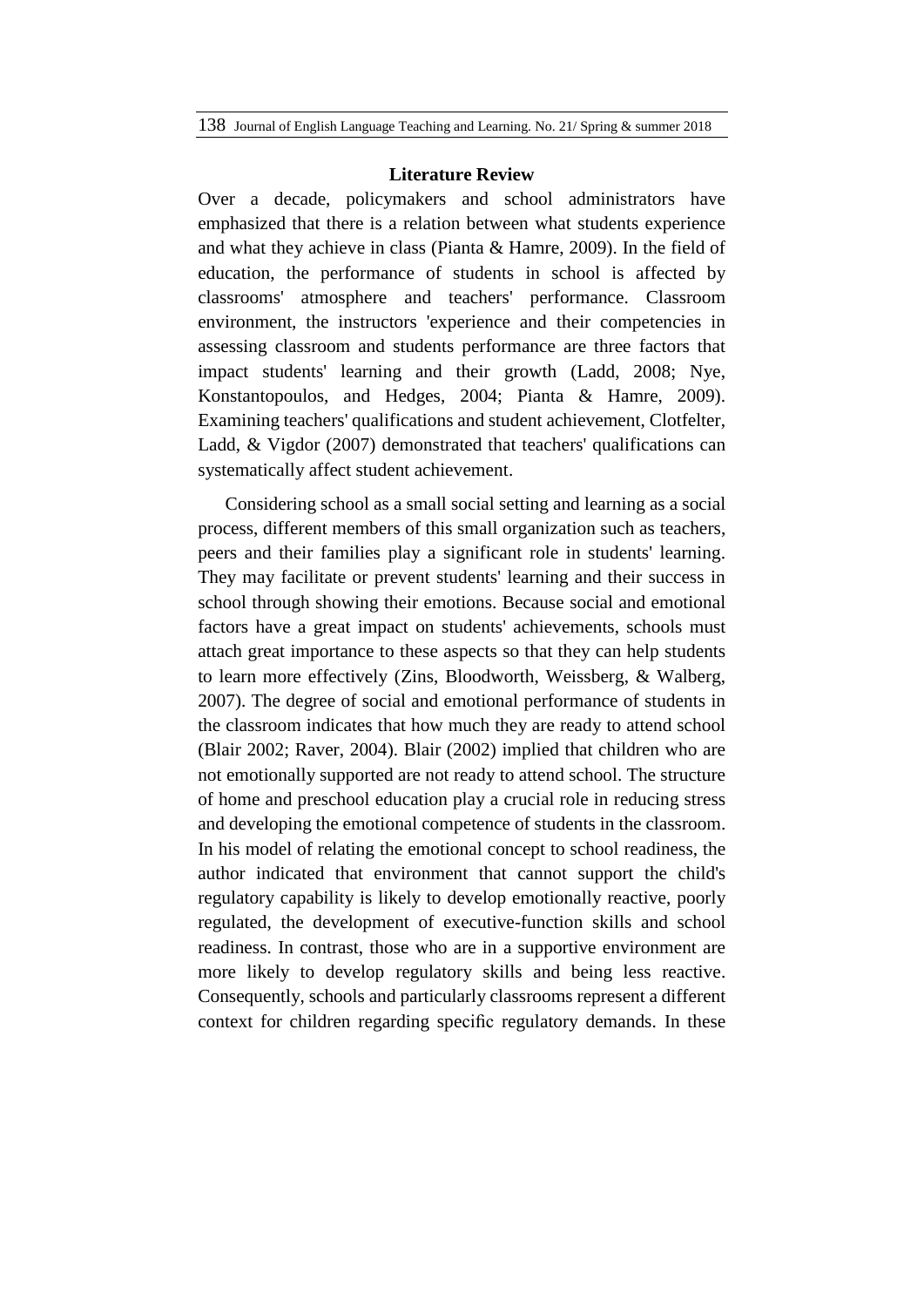environments, children are supposed to adapt to a specific social role. In this regard, it can be seen that parents, peer, classroom, school, and community have an impact on school readiness and school achievement. Moreover, various factors such as different incomes, risk, and sociocultural contexts have an impact on children's development of emotional self-regulation (Raver, 2004).

As it is evident, the purpose of schools is to teach students to be knowledgeable, responsible, socially skilled, healthy, caring, and contributing individuals in society. Their purpose is more supported by school-based prevention and youth development programs. These programs are considered fundamental to preschool through high school education. By providing continuous instruction, encouragement, and reinforcement to assist students' development and avoid students'' misbehaviors, school-based prevention and youth development programming can positively affect social, health, and academic outcomes. There are key techniques that characterize effective schoolbased prevention programming. These techniques place an emphasis on interactive classroom teaching and enhance students' autonomy so that they can use their social and emotional learning skills and ethical values in everyday life; respectful and supportive relationships are encouraged among students, parents, and school members; positive behaviors are systematically supported through various school, family, and community procedure. (Greenberg, Weissberg, O'Brien, Zins, Fredericks, & Resnik, et al., 2003, p 470).

It is likely that students take appropriate social and health practices when classroom instruction and parents, school personnel and other community members' effort integrate in order to create a supportive environment for students (Weissberg & Greenberg, 1998). The context of caring, safe, well-managed, and participatory classroom, school, and other learning environments provide an opportunity for students to develop their social and emotional learning skills (SEL). These environments help students to fortify their social and emotional abilities. SEL programs represent a clear picture of organizing, coordinating, and integrating school- prevention and promotion programs. Promoting social and emotional competence of students,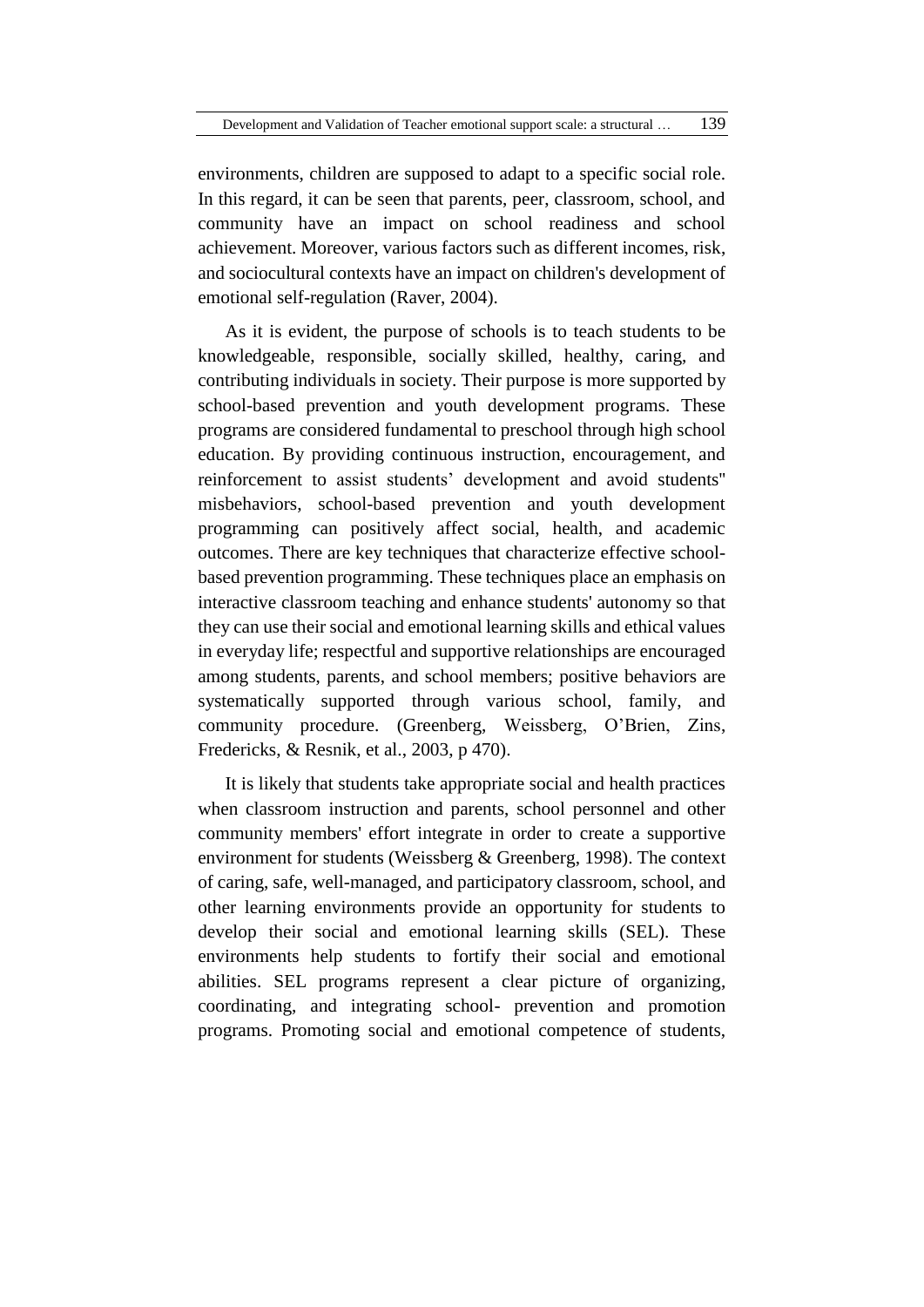assisting them to develop healthy behaviors and preventing behavior problems are emphasized in this program. Considering different needs of students, family and school provide different levels of supports including academic support and social-emotional support for all students and promote their development (Zin & Elias, 2006). Therefore the development of students' social and emotional behaviors is connected to their success in school and life.

Among the various communications, students have with their parents, teachers, and pears, teachers, and students affect their academic and behavioral outcomes in school (Hamre and Pianta, 2001; Silver, Measelle, Essex, & Armstrong, 2005; Wentzel, 1998). Examining the relationship between teachers and students, Hamre and Pianta (2001) predicted a wide range of school outcomes. The researchers found that there is a relation between teacher and children's conflict and their academic and behavioral outcomes, In particular for children with High levels of misbehaviors and for boys generally.

Students' ability in interpreting their classmate' behavior appropriately depend upon teachers' ability in developing a supportive relationship with the students in the class. It is viable for teachers to manipulate their level of supportive interactions than to manipulate their level of conflict with a student. That is, teachers can correct students' misbehaviors, providing positive comments and affective gestures for the students. The more teachers support their students' particularly aggressive students, the more they can help them to be engaged in class (Hughes, Cavell, & Willson, 2001). Teachers tend to feel and act more positively toward well-adjusted and competent students. Thus they support students' efforts and facilitate their improvement. In turn, the students' improvement promotes teachers' positive feelings and actions (Pianta, Steinberg, & Rollins, 1995). Teachers who promote students' achievements by developing supportive relationship lead students to view them in a more positive way (Ryan, Stiller, & Lynch 1994)

It is essential for teachers to understand students' motives for doing particular actions in the classroom. That is, students for a number of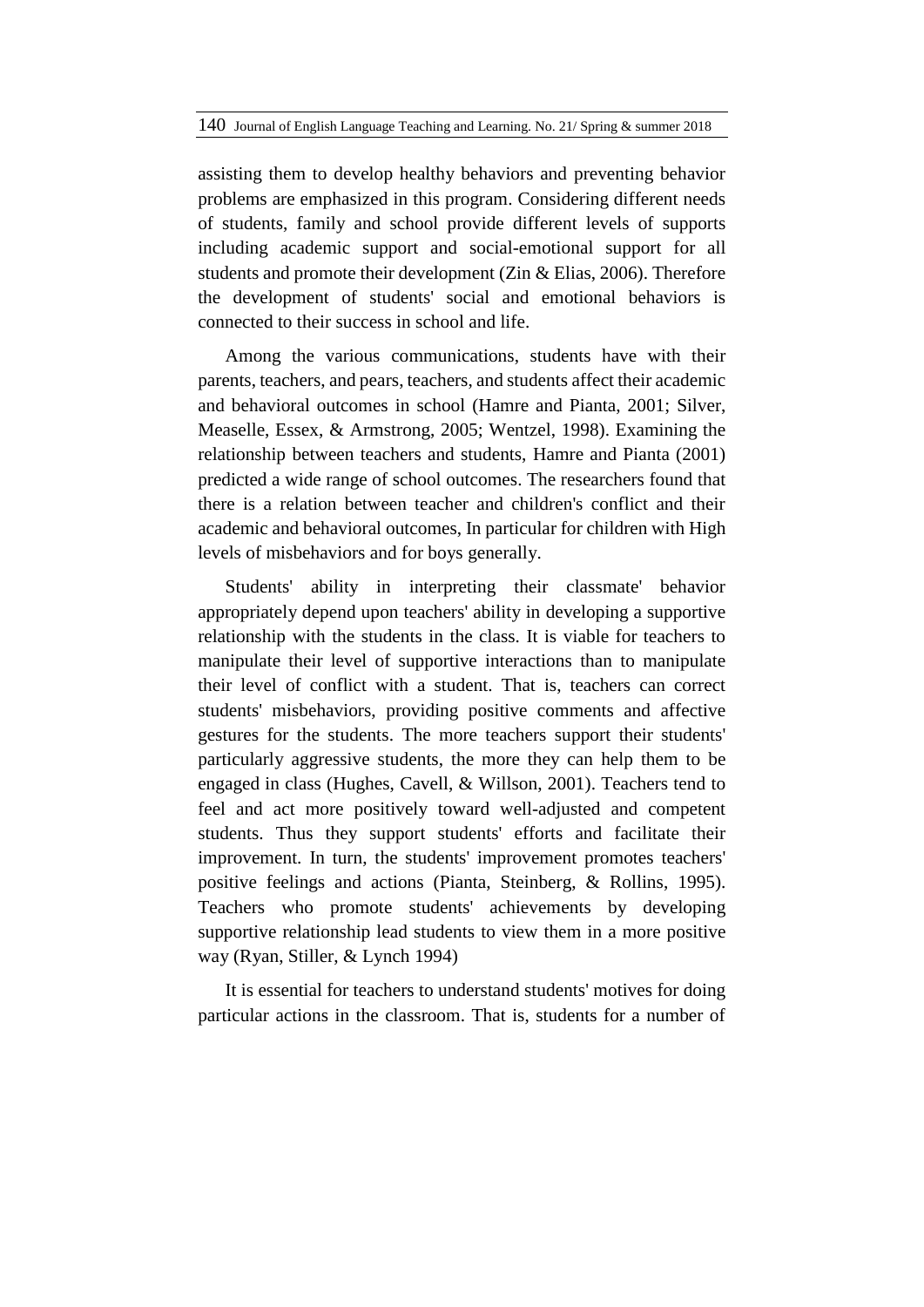reasons may not be engaged in learning or in the classroom. These reasons are whether they are able to be challenged by the teacher, whether they see the purpose in doing classroom activities, and whether they feel safe and cared for by teacher in the class. Therefore teachers need to enhance students' motivation and help them to be engaged in meaningful activities so that they can follow their academic purposes. By providing effective feedback, explaining the purpose of doing a particular task, providing emotional support during the learning process and increasing social motivation through group work, teachers can increase students' achievement in the class (Roeser, Eccles & Sameroff, 2000).

The degree of social and emotional support that teachers provide for students is crucial for developing effective classroom practice (Pianta & Hamre, 2009). A number of researchers (Albrecht and Adelman, 1987; Burleson, 1984; Burleson, 2003; Cutrona & Russell, 1990) have defined the concept of emotional support differently. For example, Albrecht and Adelman (1987) defined emotional support as a communication that meets an individual's emotional and affective needs. Individuals who provide emotional support display their care and concerns. They do not directly solve the problem but to elevate an individual's mood. Emotional support is the ability to help distress people, to listen to them, to empathize with and explore their feelings (Burleson, 1984). Burleson (2003) viewed emotional support as an essential element of creating a close relationship with others. Cutrona and Russell (1990) defined emotional support as the ability to secure others during the time of stress, to take care of them. Therefor teacher emotional support involves their concerns and cares for the students, their respect for the students, their desire to understand the feeling of students, and opinion and dependability (Patrick, Anderman, & Ryan, 2002; Pianta & Hamre, 2009).

Most of the studies on emotional support in classrooms are based on the two theories including attachment theory (Ainsworth, Blehar, Waters, & Wall, 1978) and self-determination theory (Ryan & Deci, 2000; Skinner & Belmont, 1993). Based on Attachment theorists children can become more independent and take risks if their parents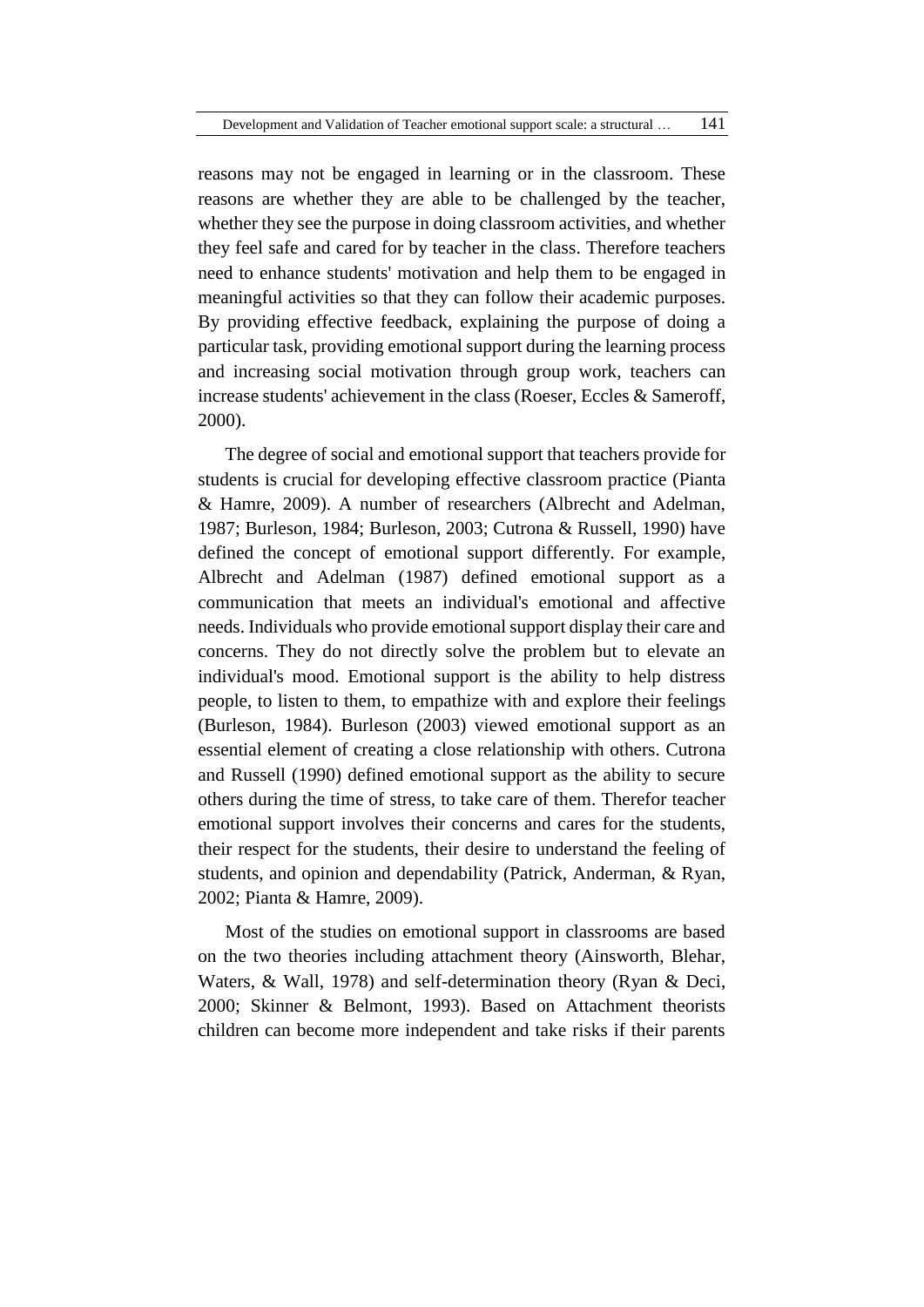provide an appropriate level of emotional support and secure environment. They help children to count on them whenever they need help (Ainsworth et al., 1978). Several researchers (Hamre & Pianta, 2001; Howes, Hamilton, & Matheson, 1994; Lynch & Cicchetti, 1992) have applied this theory to the school environment. Self-determination (or self-systems) theory examines individual's inherent growth tendencies and innate psychological needs that are necessary for their self-motivation and personality integration, as well as for the circumstances that promote these needs. Competence, relatedness, and autonomy are three important needs that facilitate individuals' growth, integration, and their social development. It places emphasis on the essential role of social environments in fostering or hindering these needs. Therefore environments that support autonomy, competence and relatedness facilitate individuals' development while environments that control the individuals' behavior and ignore responding to these fundamental needs hinder individuals 'development (Ryan & Deci, 2000). Considering schools as a social context, teachers can support different needs of children and create a sense of competency, relatedness, and autonomy in students so that they can be motivated and learn more effectively (Roeser, Eccles, & Sameroff, 1998). Wentzel (1999) found that when teachers reinforce students' effort to complete a task, provide warmth and support, explain their expectation from students' behavior clearly and develop students' autonomy in class, they help them to be motivated, engaged in class and peruse their goals. The degree to which teachers support students is not limited to children they can also support adolescents and enhance their social and academic adjustment in school.

### **Theoretical framework**

Hamre and Pianta (2007) proposed a model for investigating the relation between teacher and students which lead to students' development. They presented clear, testable hypotheses concerning the structure of teachers' behavioral patterns and its association with developmental processes. Their Classroom *Assessment Scoring System (CLASS)* conceptual framework consists of three major domains which include Emotional Supports, Classroom Organization, and Instructional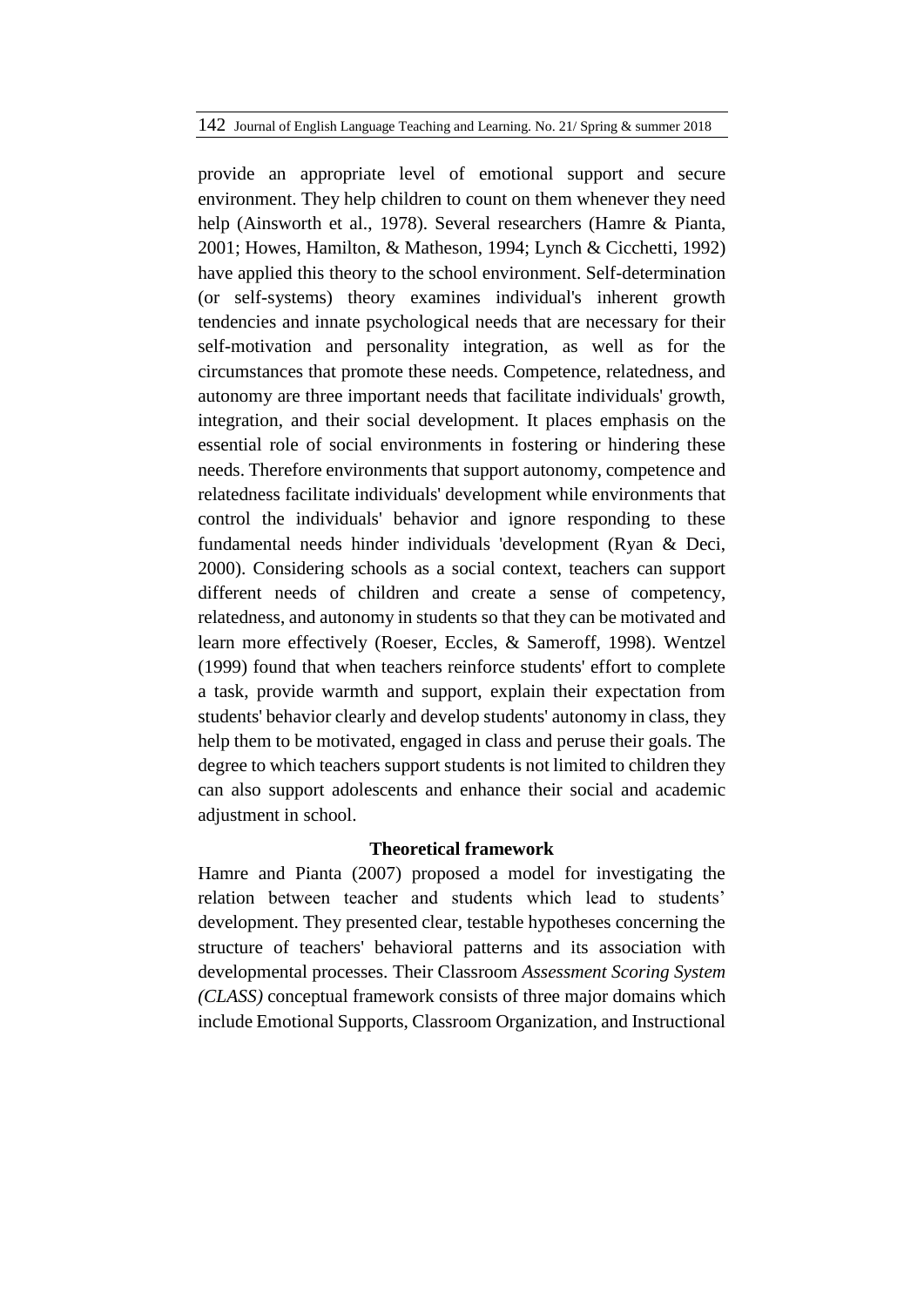Support are dimensions of the CLASS framework that has a great impact on students' academic and/or social development (Pianta & Hamre, 2009).

For the purpose of the present study, the researchers just focused on the domain of Emotional Supports that consist of four dimensions: positive classroom climate, Negative classroom climate, teacher sensitivity, and regards for student perspectives. Each dimension reflects different behavioral indicators. For example, the positive classroom climate dimension includes observable behavioral indicators such as teacher affective communications with students, the degree to which students enjoy spending time with one another and are enthusiastic about learning and there is mutual respect between teacher and students. The negative classroom climate dimension includes an observable behavioral indicator such as the degree to which teacher and students get irritated and angry with each other. In this class teacher and students constantly display sarcasm, disrespect, and negativity toward each other. The third dimension is teacher sensitivity which refers to teacher's concern in responding to students 'question and need, providing an appropriate level of support and creating a safe environment in which students can learn more effectively. The fourth dimension is regarded as students' perspective which teacher focuses on students' interests, motivations, and points of view foster students' autonomy and encourage students to talk and share their ideas in class.

#### **The problem**

Several researchers (Allen, Gregory, Mikami, Lun, Hamre, & Pianta, 2013; Downer, López, Grimm, Hamagami, Pianta, & Howes 2012; Hamre & Pianta , 2005; Pianta, Howes, Burchinal, Bryant, Clifford, Early, et al., 2005; Pianta, Belsky, Houts Morrison, & the National Institute of Child Health and Human Development Early Child Care Research Network, 2007; Merritt, Wanless, Rimm-Kaufman, Cameron, & Peugh 2012; Ruzek, Hafen, Allen, Gregory, Mikami, & Pianta, 2016) have applied observational methods such as CLASS framework to examine the extent to which teachers support their students emotionally in the classroom. Although teachers' behaviors and their effect on students success in the class have been analyzed using various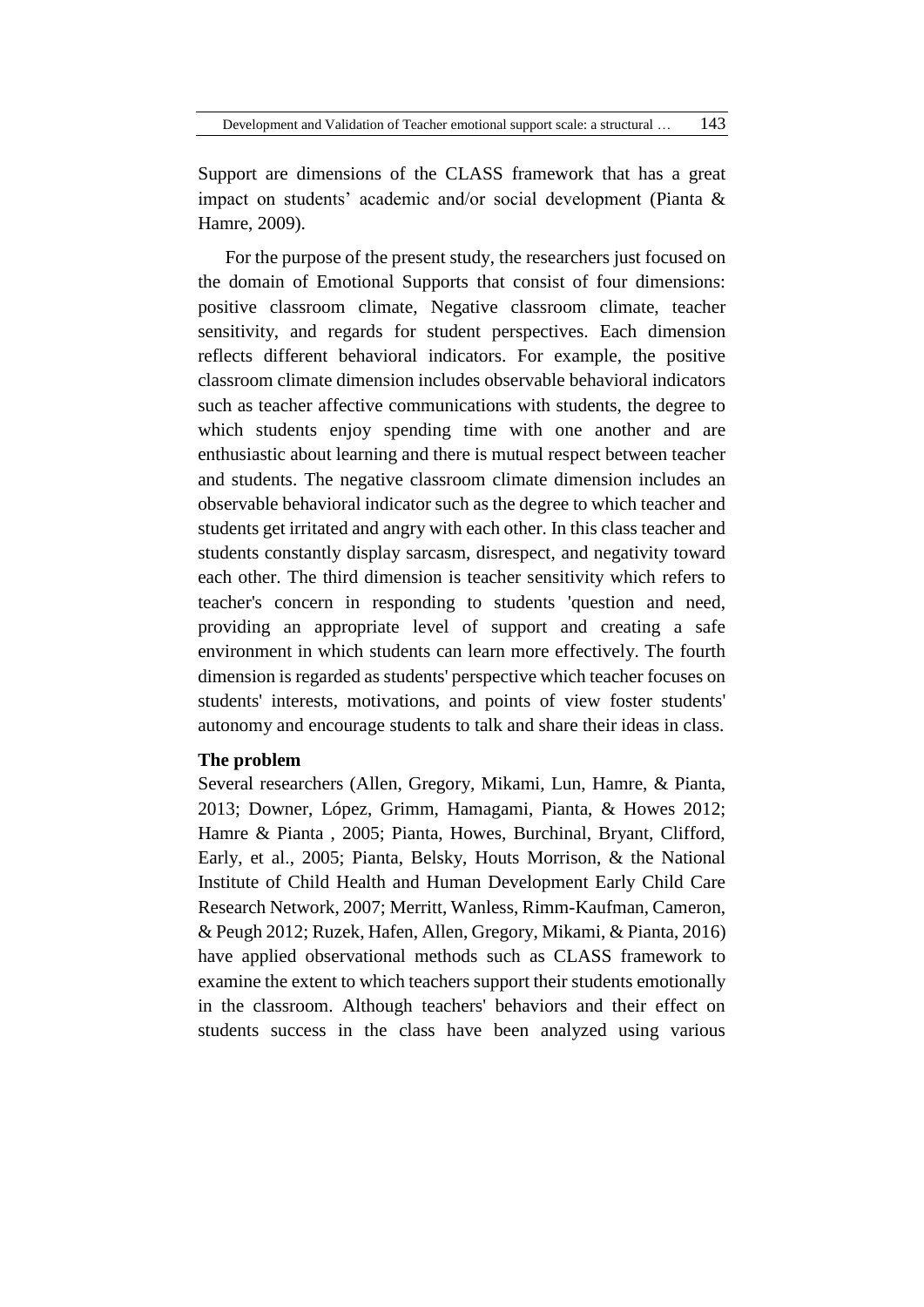measurements (Hamre & Pianta, 2005), all techniques are to some extent restricted with regard to different aspects of the classrooms (Pianta & Hamre, 2009). Although, the ClASS framework can be applied in classroom contexts with different grades and content areas, from preschool to high school (Pianta and Hamre, 2009), no study was found examining teachers emotional support in EFL classrooms. The present study elaborated on this problem by designing a quantitative measure of emotional support dimension using the CLASS framework in the EFL classrooms.

The following question guided the present study:

1-What are the components of teacher emotional support scale for Iranian EFL teachers?

#### **Method**

#### **Participants**

324 individuals (female  $= 247$ , male  $= 77$ ) took part in the present study. The data were collected from EFL teachers who taught English in middle schools, high schools, and English language learning institutes in Ilam province, Iran. Most participants were females (75.5%). Participants ranged in age from 23 to 55, with an average age of 30.91 years  $(SD = 10.009)$ . The majority of the teachers taught either in English language learning institution (40.1.%) or in high school (38.2%). Only 21.6% of them taught in middle schools. Most teachers have had either Bachelors (49.3%) or Masters (47.8%) degrees, with a few who have had a Doctorate degree (2.7%). Teachers' experience of teaching ranged from one to 25 years, with a mean of 4.41 years (*SD* = 2.94).

#### **Instrument**

## *The Development of EFL teacher Emotional support*

Several steps were taken in the development of the scale. Drawing on one dimension of Hamre and Pianta's (2007) CLASS conceptual framework, the researchers provided operational definitions for a different aspect of emotional support dimension. After generating a great number of items, a group of professors holding Ph.D. in the department of English language and literature reviewed the items to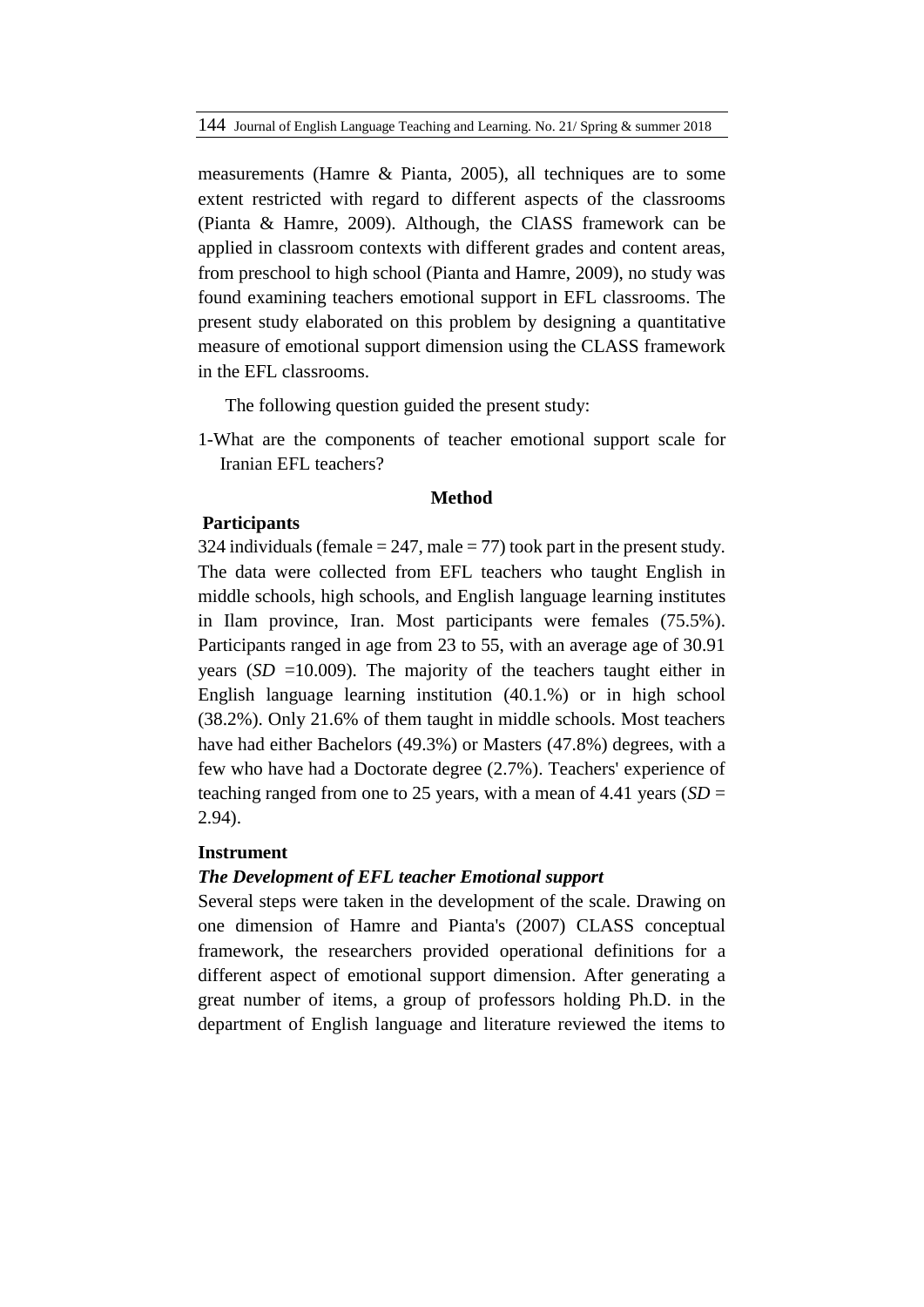make sure that each item shows clearly a different construct of the scale. Based on their comments, the researchers eliminated any item that was ambiguous or was not related to the construct. After the revision of each item based on professors' feedback, the questionnaire was piloted using a small sample ( $n = 55$ ) of EFL teachers who taught English in either schools or institutions. Finally, to validate the instrument, the researchers used exploratory and confirmatory factor analysis.

| Classroom climate                     |                                             |  |  |  |  |
|---------------------------------------|---------------------------------------------|--|--|--|--|
| <b>Positive climate</b>               |                                             |  |  |  |  |
| <b>Positive Affect</b>                | I meet my students with smile.              |  |  |  |  |
| Respect                               | I talk with warm and calm voice with        |  |  |  |  |
|                                       | students.                                   |  |  |  |  |
| <b>Positive Communication</b>         | I use nonverbal communication such as       |  |  |  |  |
|                                       | facial expressions and gestures in class.   |  |  |  |  |
| <b>Negative climate</b>               |                                             |  |  |  |  |
| Punitive control                      | I use harsh punishments to control          |  |  |  |  |
|                                       | students in the class.                      |  |  |  |  |
| Sarcasm                               | I tease my students in the class.           |  |  |  |  |
| Disrespect                            | In my class, students humiliate each        |  |  |  |  |
|                                       | other.                                      |  |  |  |  |
| <b>Teacher Sensitivity</b>            |                                             |  |  |  |  |
| Awareness                             | I know which of my students needs more      |  |  |  |  |
|                                       | support, or help.                           |  |  |  |  |
| Responsiveness                        | I respond to students' questions,           |  |  |  |  |
|                                       | concerns, and needs.                        |  |  |  |  |
| Addresses problems                    | I can address students' problems and        |  |  |  |  |
|                                       | concerns.                                   |  |  |  |  |
| Student comfort                       | I create a secure environment for student   |  |  |  |  |
|                                       | in order to feel safe in class.             |  |  |  |  |
| <b>Regard for student perspective</b> |                                             |  |  |  |  |
| Flexibility                           | I am flexible in my teaching plan and I     |  |  |  |  |
|                                       | can change it according to students'        |  |  |  |  |
|                                       | ideas.                                      |  |  |  |  |
| Autonomy                              | I emphasize students' autonomy in the       |  |  |  |  |
|                                       | class.                                      |  |  |  |  |
| Student expression                    | consider<br>my students'<br>L<br>interests, |  |  |  |  |
|                                       | motivations, and points of view.            |  |  |  |  |

Table 1: The model, its components and sample items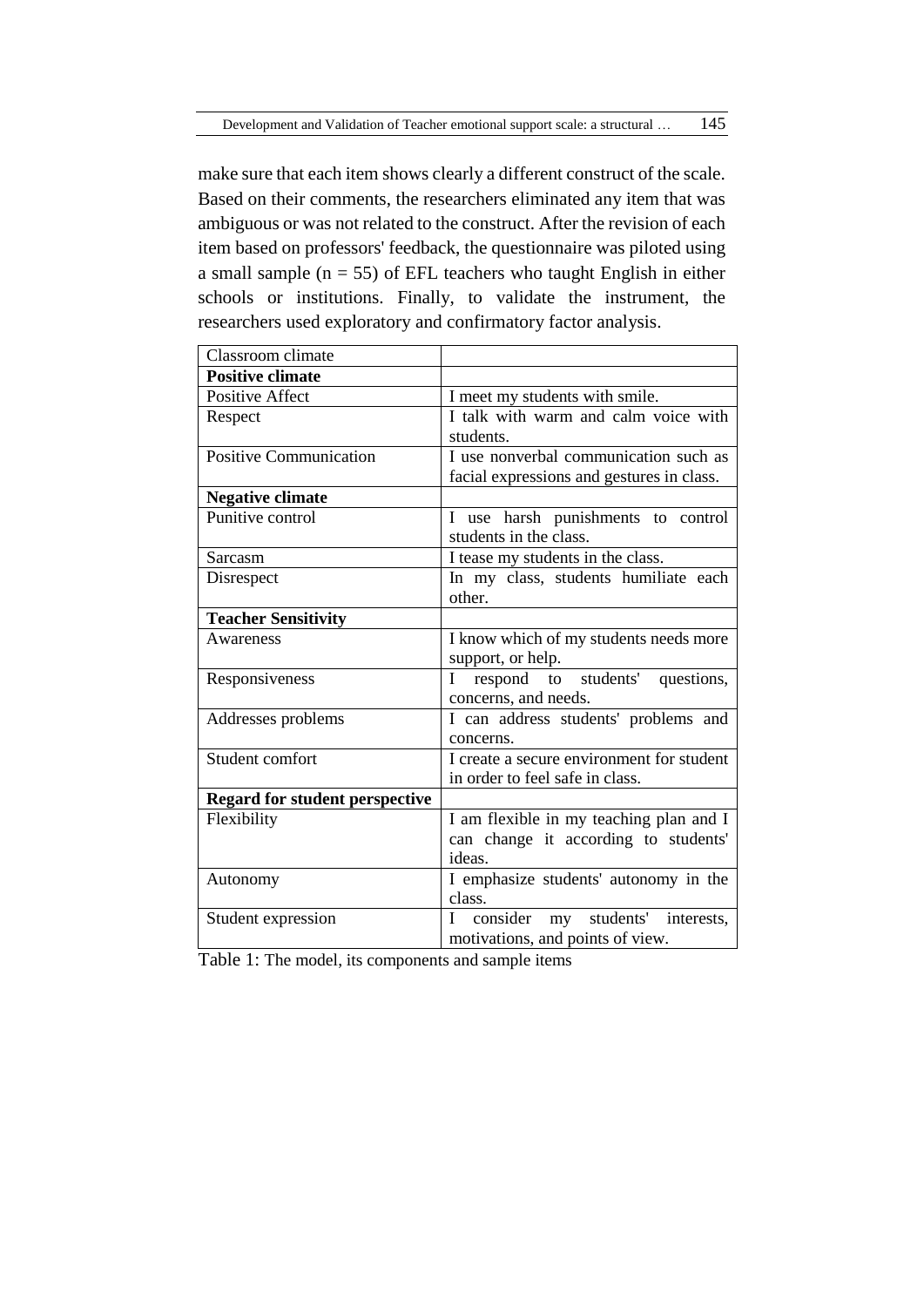#### **Data collection**

Data were collected from 324 EFL teachers teaching at middle school, high schools, and English language learning institutes in Ilam province, Iran. The questionnaire was administered to 324 EFL teachers. 310 copies of questionnaires have been returned. Participants were given enough time to answer the questions anonymously.

#### **Data analysis**

### *Data Screening*

The data were screened for detecting any missing data. Karanja, Zaveri, and Ahmed, (2013) defined missing value as a fail or rejection of participants in answering certain items in the questionnaire. Missing values can affect statistical power and standard errors of statistical procedures (Rigdon, 1998).There are three forms of missing values in a data: (a) missing completely at random (MCAR), (b) missing at random (MAR), (c) or not missing at random (NMAR) (Little, 1988). Hair, Black, Babin, and Anderson (2010) pointed out that the researcher needs to identify the missing data so that they can decide whether to maintain or remove the items.

Applying Karanja et al.'s (2013) 20% missing-value criterion in dealing with missing values in data, the researchers found variables with missing values in the data analysis. Less than five percent of missing data were replaced with the median for ordinal scale.

### *Model fit*

Evaluating model fit for exploratory and confirmatory factor analysis, the researchers used several statistics including chi-square statistic, test of absolute fit including Goodness-of-fit index (GFI), Adjusted Goodness of fit index (AGFI) and the Root Mean square Error of Approximation (RMSEA), as well as test of incremental fit index (IFI), Tucker-Lewis index(TLI),and Comparative Fit Index (CFI). Generally, Hu and Bentler, (1999) suggested that the Chi-squared statistic of less than3, with GFI and AGFI greater than.90 and.85 respectively and RMSEA of Less than.6 are considered as an adequate model fit. SPSS version 23 for windows was carried out in evaluating exploratory factor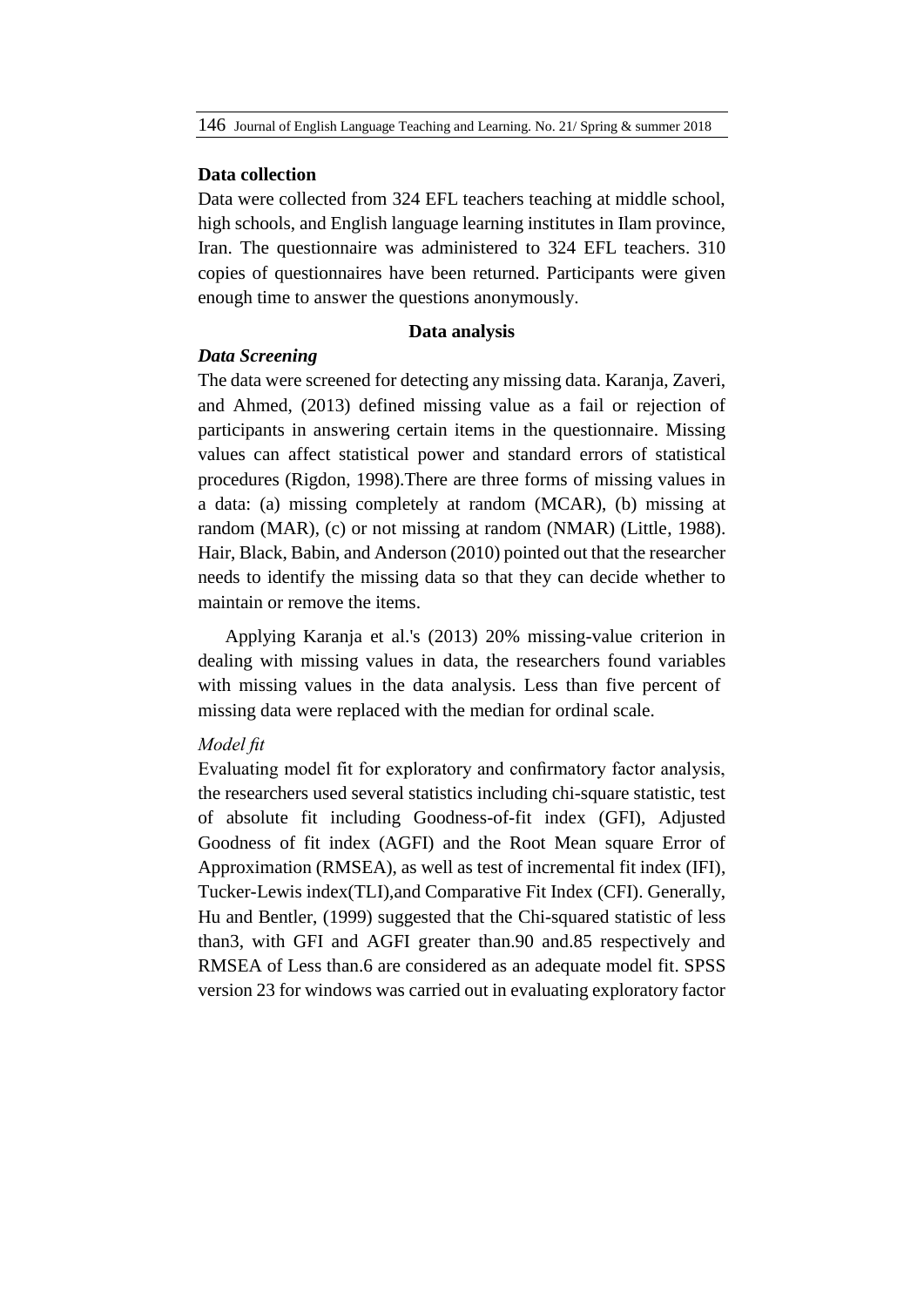analysis of EFL teachers, whereas AMOS version 22 for Windows was used in evaluating confirmatory factor analysis.

#### **Results**

### **Results of statistical analysis with EFA:**

Exploratory factor analysis (EFA) was conducted using SPSS version 23. EFA was run on 44 items, each containing five-point -Likert scale (strongly disagree=1, strongly agree=5) using Maximum likelihood technique with a Promax rotation. KMO statistics and Bartlett's tests of sphericity were also used to examine the appropriateness of factor solution. Pallant (2010) pointed out that KMO values close to 1 indicate relatively good patterns of correlation. Kaiser (1974) suggested KMO values of .50 or more are acceptable, whereas Field (2013) considered values between .70 and .80 as good. Bartlett's test, on the other hand, examines whether a variable's correlation matrix is an identity matrix, which means all correlation coefficients are zero (Field, 2013). Bartlett's test has to be significant ( $p < .05$ ) in order to be acceptable (Allen and Bennett, 2010).

The results of the first round of EFA indicated that the data were adequately factorable with  $KMO = .875$ , and significant Bartlett's test of sphericity, p < .001(Allen and Bennett, 2010; Field, 2013; Kaiser, 1974). Nine factors were identified as underlying latent constructs from 43 items based on Eigenvalues greater than 1, accounted for 64.13% of the total variance in the data. Generally, 16 items were removed due to cross loading on more than one factor. Items with the highest ratio of loadings on the most variables and those with the lowest highest loading were also removed. Additionally, items with highest factor components much less than 0.4 were also removed. The result of the final round of EFA yielded to 4 factors with  $KMO = 0.876$ . A final 4-factor model was identified as an underlying latent construct from 28 items based on eigenvalues greater than 1, accounted for 55.01% of variances. These factors included the 4 dimensions used to measure EFL teacher emotional support which are positive classroom climate (9 items), negative classroom climate (4 items), teacher sensitivity (7items), and regards for students' perspective (8 items).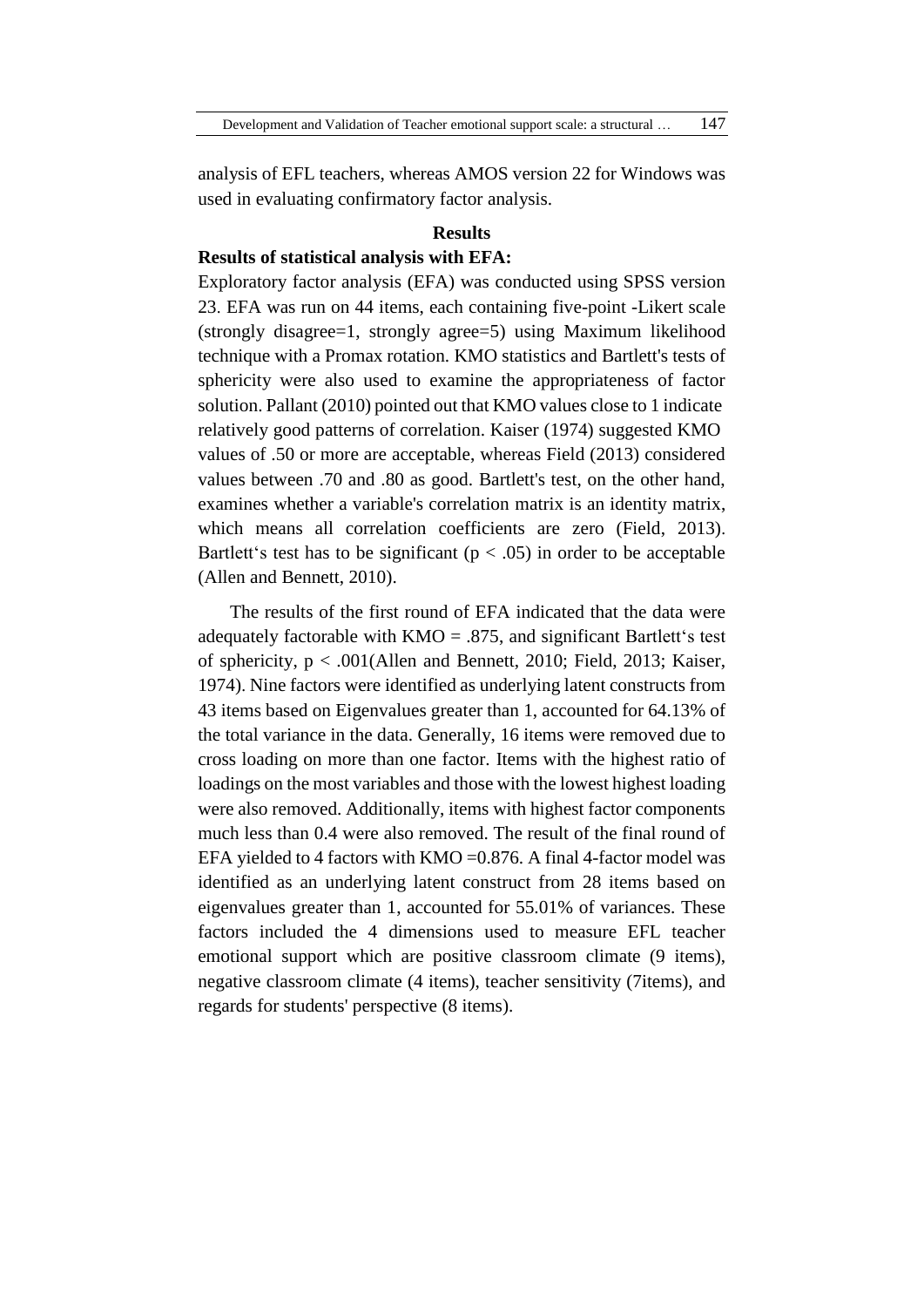| Factors                            | Items       | Factor   |      |      |      |
|------------------------------------|-------------|----------|------|------|------|
|                                    |             | Loadings |      |      |      |
| Positive<br>classroom              | Pc1         | .624     |      |      |      |
| climate                            |             |          |      |      |      |
|                                    | Pc5         | .693     |      |      |      |
|                                    | Pc8         | .763     |      |      |      |
|                                    | Pc9         | .768     |      |      |      |
|                                    | Pc10        | .634     |      |      |      |
|                                    | Pc12        | .707     |      |      |      |
|                                    | Pc13        | .822     |      |      |      |
|                                    | Pc14        | .662     |      |      |      |
|                                    | Pc15        | .702     |      |      |      |
| Negative classroom<br>climate      | <b>NC18</b> |          |      |      | .853 |
|                                    | <b>NC19</b> |          |      |      | .839 |
|                                    | NC21        |          |      |      | .819 |
|                                    | NC23        |          |      |      | .759 |
| Teacher sensitivity                | <b>TS25</b> |          |      | .639 |      |
|                                    | <b>TS26</b> |          |      | .814 |      |
|                                    | <b>TS27</b> |          |      | .741 |      |
|                                    | <b>TS28</b> |          |      | .774 |      |
|                                    | <b>TS29</b> |          |      | .867 |      |
|                                    | <b>TS30</b> |          |      | .894 |      |
|                                    | <b>TS31</b> |          |      | .643 |      |
| Regard for students<br>perspective | RFSP36      |          | .595 |      |      |
|                                    | RFSP37      |          | .823 |      |      |
|                                    | RFSP38      |          | .896 |      |      |
|                                    | RFSP39      |          | .827 |      |      |
|                                    | RFSP40      |          | .795 |      |      |
|                                    | RFSP41      |          | .670 |      |      |
|                                    | RFSP42      |          | .692 |      |      |
|                                    | RFSP43      |          | .528 |      |      |

Table 2: Results of exploratory factor analysis

## **Results of statistical analyses with CFA**

Confirmatory factor analysis (CFA) was conducted using Amos version 22. The maximum likelihood method was used to estimate the parameter. The measurement model was assessed based on the criteria suggested by Hu and Bentler (1999). These criteria require statistically acceptable levels of the Chi-squared statistic of less than3, with GFI and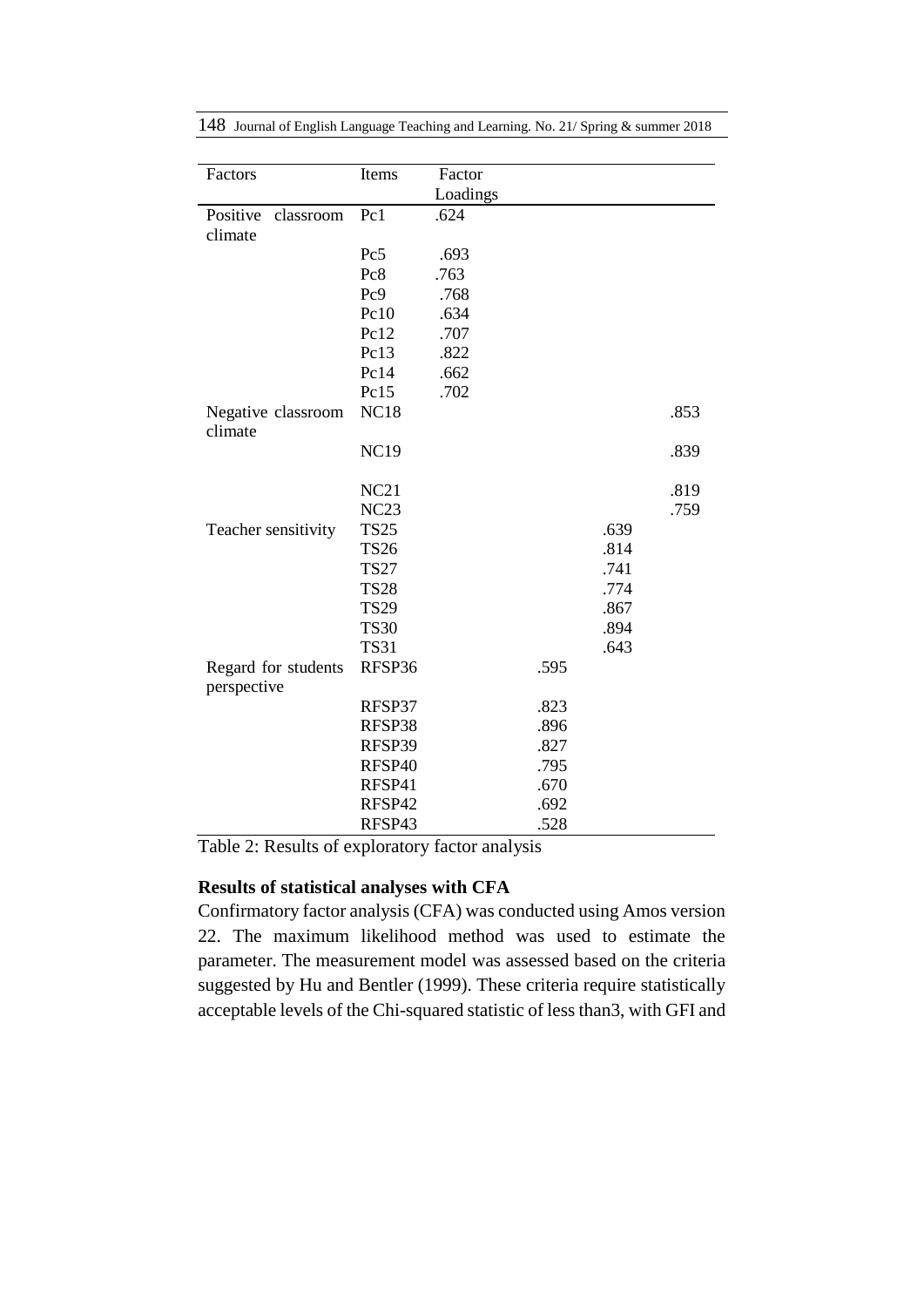AGFI more than .90 and .85, and RMSEA of less than.60. Additionally, IFI, TLI, and GFI with cut-off values >.90 are also examined in order to assess the model fit.

The results of the first CFA analyses indicated a relatively adequate good model fit, chi-squared=2.483,  $p < .001$ , CFI = .908, TLI =.900, IFI=.909, GFI=.850, AGFI.826 and RMSEA=.062. Considering the criteria for assessing the model fit, the estimation for GFI and AGFA was somewhat lower than desired. The modification indices were evaluated and indicated that correlating the residuals for PC14 and PC15 would improve the model fit. This procedure was used several times in order to improve the model fit. In addition, item 1 was removed because it showed low factor loadings. After these revision, the result indicated an overall good model fit, chi-squared=1/459, p < .001, CFI = .976, TLI =.973, IFI=.976, GFI=.921, AGFI=.904 and RMSEA=.035. After the removal of 1item, 27 items were identified including positive classroom climate (8 items), negative classroom climate (4 items), teacher sensitivity (7items), and regards for students' perspective (8 items).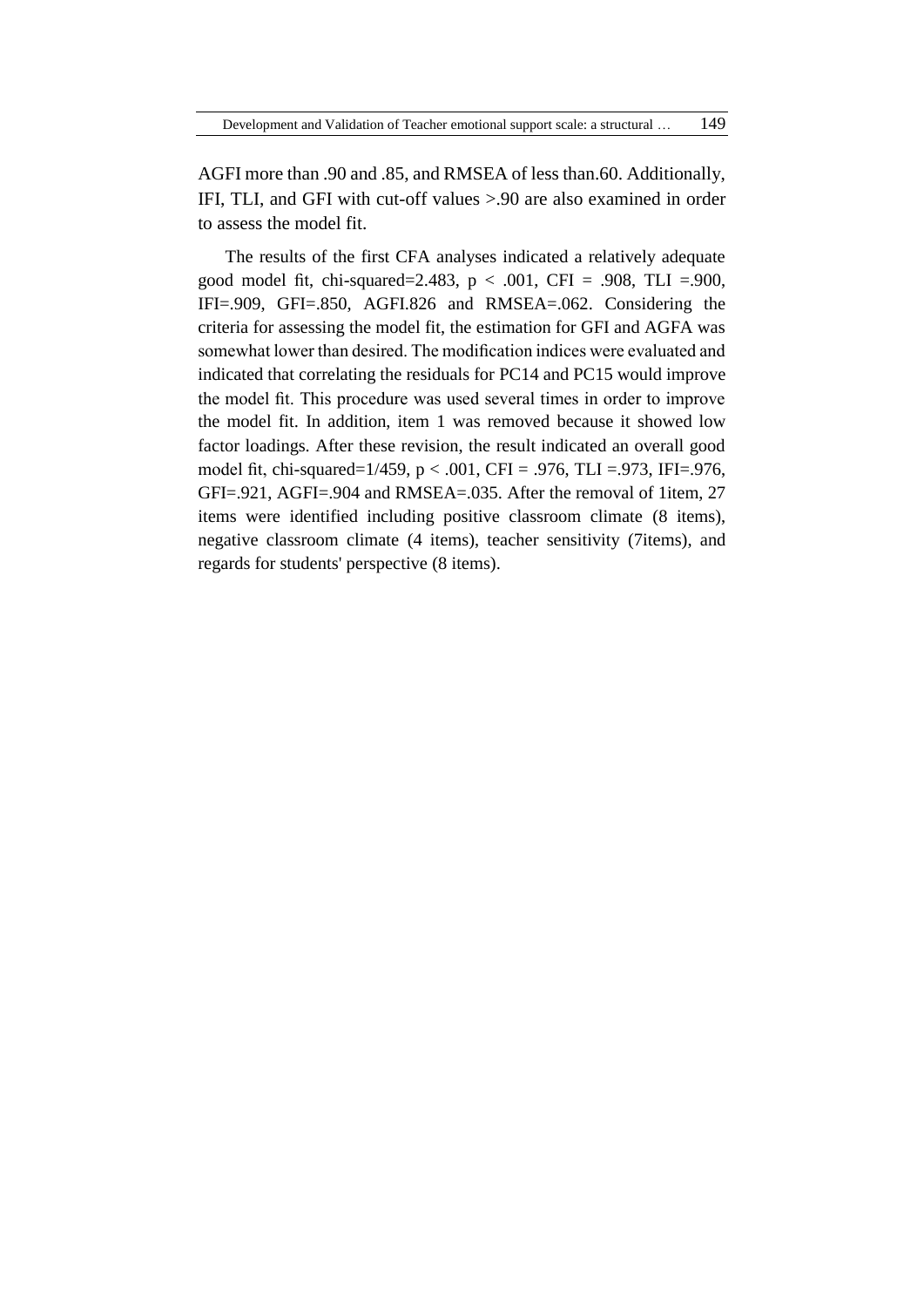



### **Results of reliability analyses**

The reliability of items can be evaluated primarily based on their loading on parent factor (Hair et al., 2010). Consequently, items with loading equal to or more than .50 are reliable. to assess the reliability of latent construct, Cronbach's alpha and composite reliability with a threshold set to .70 (Fornell & Larcker, 1981) were used. An instrument which indicates a value above the minimum .70 cut-off provides a consistent measurement (Rizzuto, Schwarz, & Schwarz 2014; Tavakol & Dennick, 2011) and is therefore considered reliable. In the present study, both Cronbach's alpha and composite reliability were estimated. In addition, the convergent and discriminate validity of the items were also assessed using. Average Variance Extracted (AVE), Maximum Shared Variance (MSV). Based on Hair et al., (2010) suggestion, a cut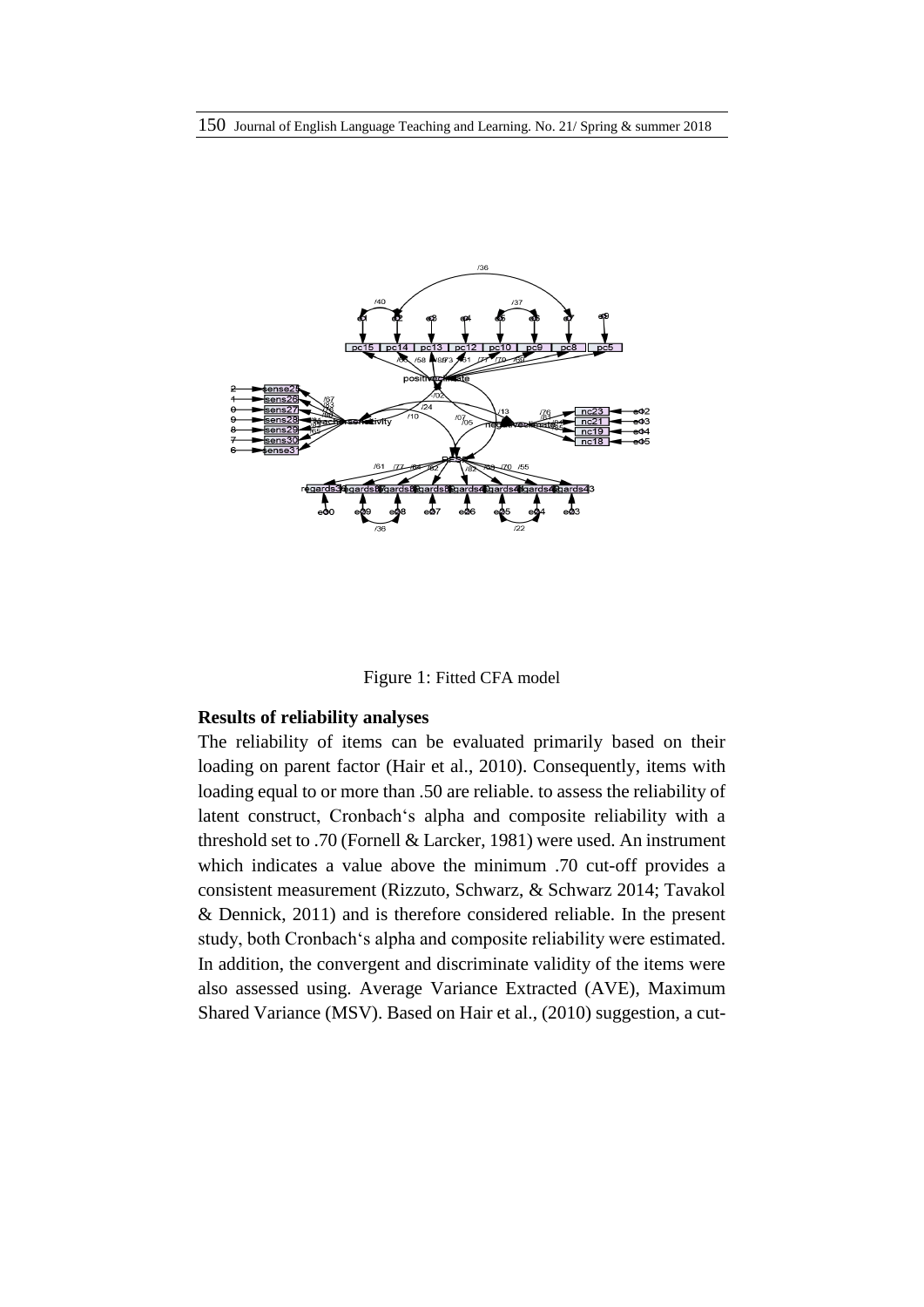Development and Validation of Teacher emotional support scale: a structural … 151

off point for both convergent validity ( $AVE > 0.5$ ) and discriminate validity (MSV < AVE) Square root of AVE greater than inter-construct correlations were used.

The results, as it can be seen in table 3, indicated adequate item reliability with Cronbach' alpha for positive classroom climate  $(a=0.895)$ , negative classroom climate  $(a=0.889)$ , teacher sensitivity  $(a=0.913)$ , and regards for students perspective  $(a=0.899)$ . The internal consistency of the whole instrument was found to be relatively high (Cronbach's alpha =.833). Convergent validity of the latent variables in the model was confirmed by significant item loadings ( $p < .05$ ) (shown in the composite reliability of more than .70, and average variance extracted (AVE) in excess of the minimum threshold of .50. Discriminant validity was supported by the square-root of AVE for each subscale, which was more than their respective inter-construct correlation.

|                                        | <b>CR</b> | <b>AVE</b> | <b>MSV</b> | <b>MaxR</b><br>(H) | TS       | PC.   | NC.   | <b>RFSP</b> |
|----------------------------------------|-----------|------------|------------|--------------------|----------|-------|-------|-------------|
| Teacher<br>sensitivity                 | 0/909     | 0/589      | 0/058      | 0/917              | 0/768    |       |       |             |
| Positive<br>climate                    | 0/889     | 0/504      | 0/018      | 0/955              | 0/104    | 0/710 |       |             |
| Negative<br>climate                    | 0/889     | 0/668      | 0/005      | 0/967              | $-0/017$ | 0/074 | 0/817 |             |
| Regards<br>for students<br>perspective | 0/901     | 0/537      | 0/058      | 0/976              | 0/240    | 0/134 | 0/053 | 0/733       |

Table 3: Convergent and discriminate validity of the items

### **Discussions**

To answer the research question: "What are the components of Emotional support scale?" an instrument that measures EFL teachers' emotional support in their classrooms was developed and validated. Based on Hamre and Pianta's (2007) CLASS framework, the 27-item questionnaire with a five-point Likert scale (strongly disagree=1, strongly agree=5) was developed and its reliability and validity were estimated through exploratory and confirmatory factor analysis. Results suggested that TESS scale had a reasonable factor structure. The internal reliability of items was found to be relatively high and the convergent and discriminant validity was also satisfactory.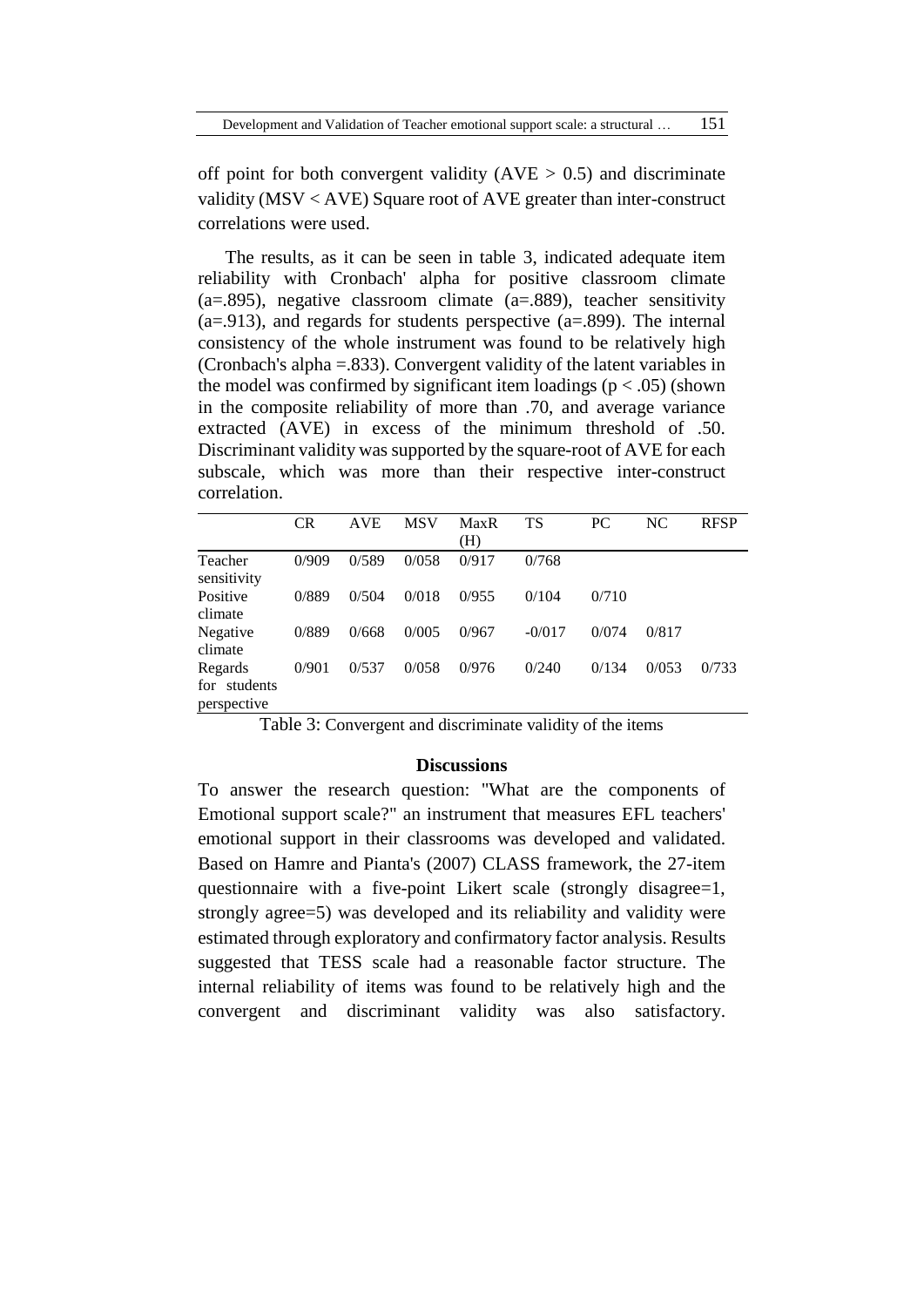Accordingly, the results of EFA and CFA confirmed the four-factor model of the TES scale in the Iranian EFL context. These four factors include positive climate, negative climate, teacher sensitivity and regards for students' perspective that particularly measure how much EFL teachers provide emotional support for the students in EFL classrooms.

Therefore, the 27-item teacher emotional support scale questionnaire can effectively assess the behaviors of EFL teachers in their classrooms. Positive classroom climate is the first factor of the scale which includes 8 items. Item 5 and 8 examine the degree to which teachers show positive affects in the class. Item 9, 10, and12 shows the importance of being respectful of each other in the class. Item 13, 14, and 15 indicate the degree to which teachers are able to build positive communications such as using nonverbal communication, checking students understanding and making eye contact with them. To have a productive classroom environment, teachers need to attempt in creating a positive classroom. In this classroom, teachers place an emphasis on having respect in the class. They model respectful behavior in the class and encourage students to have respectful behavior. Based on the results of several studies, positive classroom climate lead to the improvement of students' academic outcomes, reduce students' misbehaviors, increase the social and emotional competence of students, engage and motivate students to learn, decrease the victimization of instructor, and improved teacher and students' attendance (Fraser, 1982, 1989; Goh, Young, & Fraser1995; Gottfredson, Gottfredson, & Payne, 2005; Huang 2003; Kuperminc, Leadbeater, & Blatt 2001; Lau & Lee, 2008;Patrick, Ryan, & Kaplan 2007;Tapola & Niemivirta, 2008).With regard to EFL classrooms, teachers assist students to feel safe while they are learning the language. The conductive atmosphere assists students to practice their language without being worried about students that may make fun of them when they speak English.

The second factor is related to negative classroom climate. It includes four items. Item 18 measures the degree to which teacher punish their students and use the punitive control in the class. Item 19and 21ask bout teachers' perception of whether they use sarcastic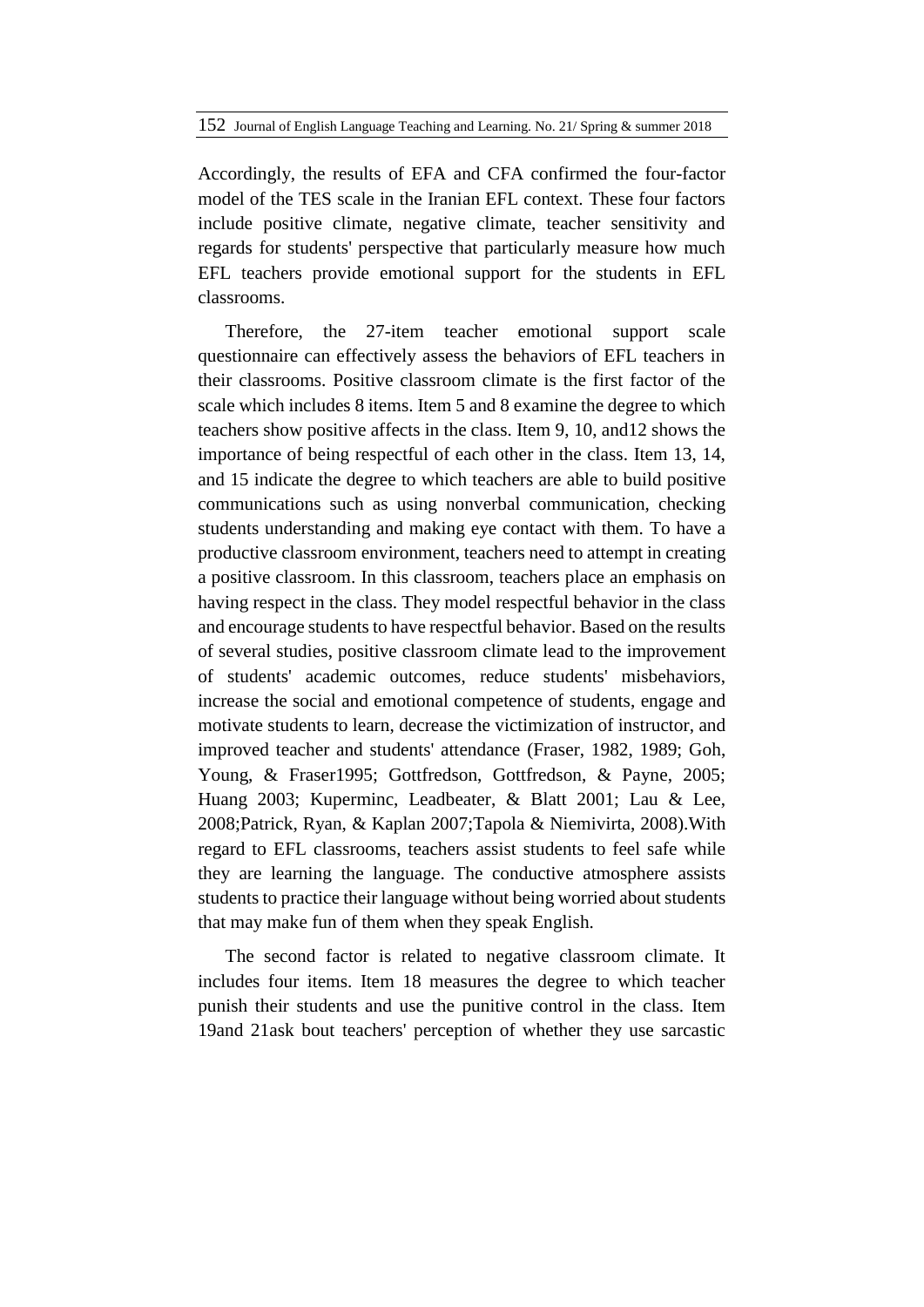language in the class or not. Item 23 shows the degree of disrespect of both teacher and students toward each other. The results of studies on classroom climate indicate that negative classroom climate has been related to aggression and social-emotional problems (Gazelle, 2006; Somersalo, Solantaus, & Almqvist, 2002). If teachers create a negative climate in class, students may feel that they are insecure in class. This feeling may avoid them to take a risk and practice their language. By avoiding taking a risk in class, students make an effort to protect themselves from being ridiculed by their classmate or teacher. Teachers need to build a positive relationship with their students rather than being hostile towards them. Being hostile toward them and reacting quickly will enhance their misbehaviors and create a negative climate in class.

Factor three is teacher sensitivity which includes item 25, 26, 27, 28, 29, 30, and 31.These items examine teachers' recognition of different needs of students and the importance of responding to their questions within the class, addressing their problems and considering their comfort in the class.

The last factor is regards for students' perspective. It includes 8 items that measure the extent to which teachers are flexible in the class and foster students autonomy. These items also measure the degree to which teachers give importance to students' involvement in the class and encourage them to express their ideas in the class. They need to consider different needs of students and care about them. In these classrooms, teachers are aware of different needs of students and constantly respond to their needs.

The importance of providing emotional support in the classroom is made apparent in several studies (Allen, Gregory, Mikami, Lun, Hamre, & Pianta, 2013; Hamre & Pianta , 2005; Pianta, Howes, Burchinal, Bryant, Clifford, Early, et al., 2005; Pianta, Belsky, HoutsMorrison, & the National Institute of Child Health and Human Development Early Child Care Research Network, 2007; Merritt, Wanless, Rimm-Kaufman, Cameron, & Peugh 2012; Downer, López, Grimm, Hamagami, Pianta, & Howes 2012; Ruzek, Hafen, Allen, Gregory, Mikami, & Pianta, 2016). Teachers play a major role in creating a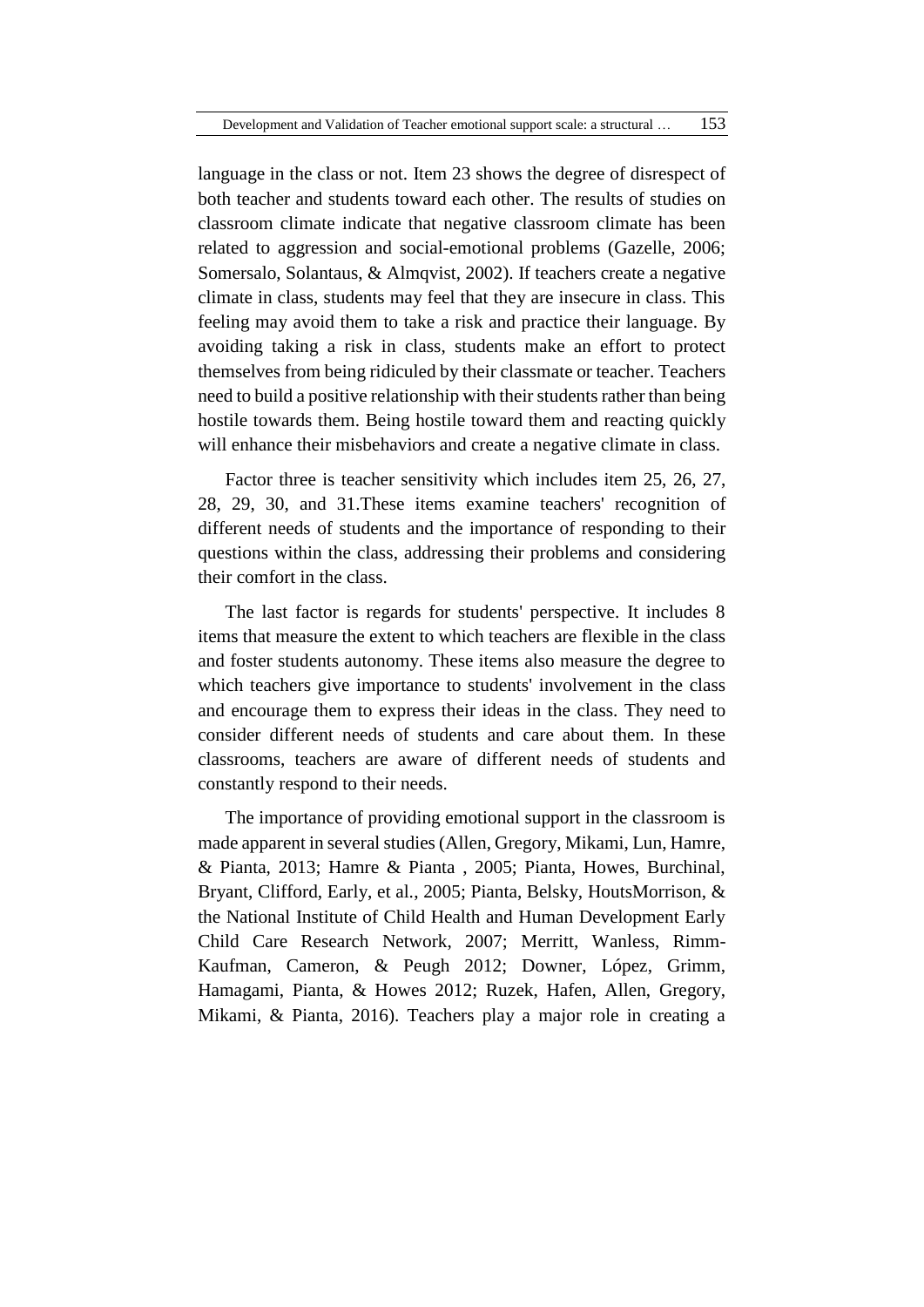productive environment and providing emotional support for their students. They assist students with poor performance to learn language effectively. Teachers need to show their ability in supporting their students emotionally.

### **Conclusion and implications**

The lack of instrument to measure teacher emotional support in EFL context has led the researchers to conduct the present study. To this end, the present study based on Hamre and Pianta's (2007) *Classroom Assessment Scoring System (CLASS )* conceptual framework developed and validated a new instrument – a Teacher emotional support scale (TESS) – which measures the extent to which EFL teachers provide emotional support for their students. It would help teachers to be aware of their emotional skills. These capabilities are in fact important qualities of teachers. Teachers are expected to consider their emotional skills in their teaching and learning practices in the classroom settings and observe the effect of their emotion on students' achievement. The results of the present study would help teachers to be aware of their emotional skills. These capabilities are in fact important qualities of teachers. Teachers are expected to consider their emotional skills in their teaching and learning practices in the classroom settings and observe the effect of their emotion on students' achievement.

Moreover, the current study contributes to the field of English language education through designing and validating a new instrument to assess teacher emotional support in EFL classrooms. Researchers and other practitioners who are involved in teaching the English language can assess the extent to which teachers support students emotionally in similar pedagogical EFL context using this instrument. They need to assist teachers to improve their emotional skills as it relates to language learning and students by holding teacher training courses. Teachers can participate in these courses and improve their qualities such as providing emotional support for their students. Although it was attempted to collect data from a large sample of EFL teachers, more research is needed to collect data from EFL teachers from different cities in Iran as well as other EFL contexts.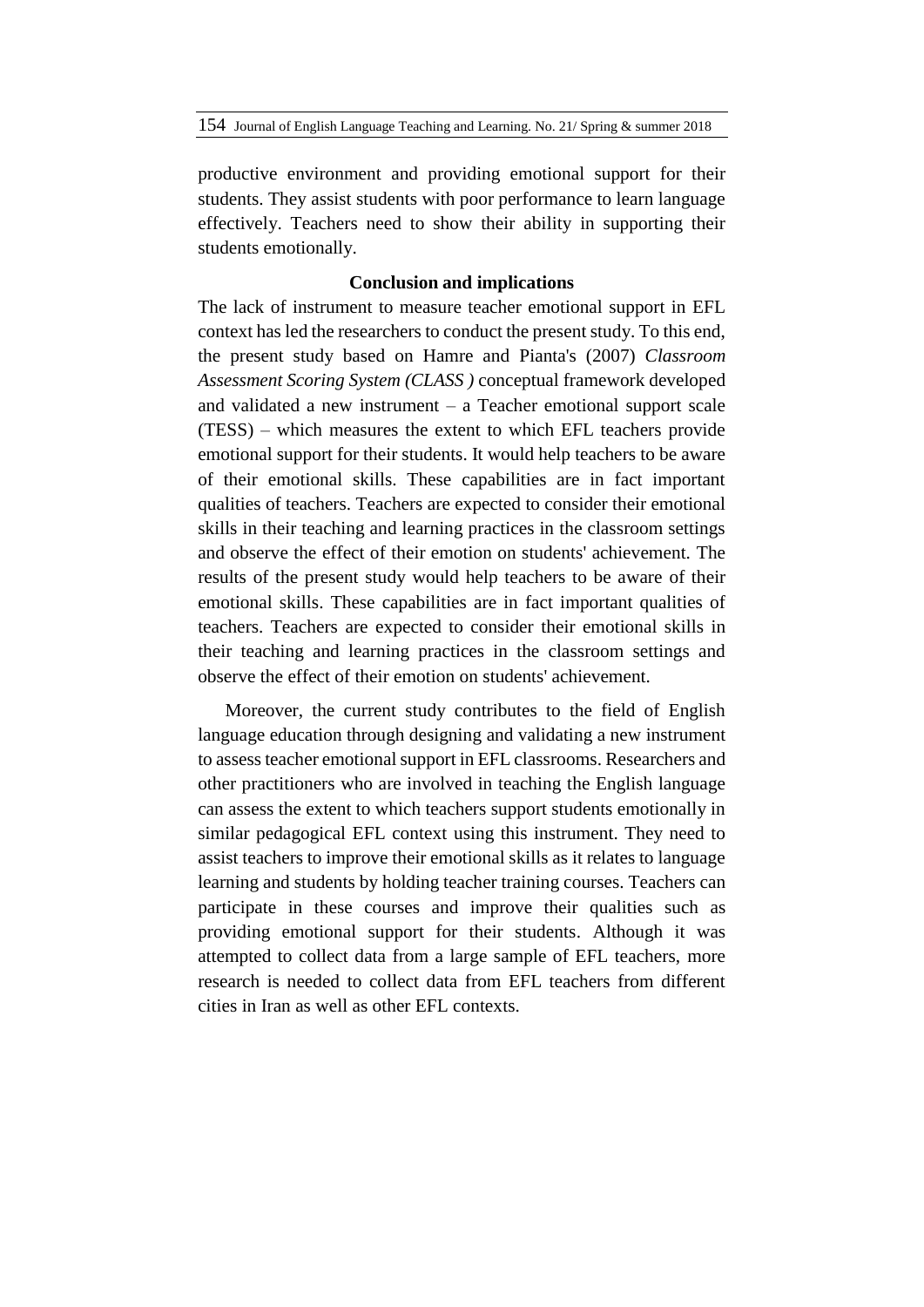#### **References**

- Ainsworth, M. D. S., Blehar, M. C., Waters, E., & Wall, S. 1978. *Patterns of attachment: A psychological study of the strange situation*.Hillsdale, NJ: Lawrence Erlbaum.
- Albrecht, T. L., & Adelman, M. B. (1987). *Communicating social support*. Sage Publications, Inc.
- Allen, P., & Bennett, K. 2010. *PASW statistics by SPSS: A practical guide,*  version 18.0 (1ed.). Sydney: Cengage Learning Australia Pty Limited
- Allen, J., Gregory, A., Mikami, A., Lun, J., Hamre, B., & Pianta, R. 2013. Observations of effective teacher-student interactions in secondary school classrooms: Predicting student achievement with the classroom assessment scoring system-secondary. *School Psychology Review*, *42*(1), 76.
- Blair, C. 2002. School readiness: Integrating cognition and emotion in a neurobiological conceptualization of children's functioning at school entry. *American Psychologist, 57,* 111–127.
- Burleson, B. R. 1984. Comforting communication. *Communication by children and adults: Social cognitive and strategic processes*, 63-104.
- Burleson, B. R. 2003. The experience and effects of emotional support: What the study of cultural and gender differences can tell us about close relationships, emotion, and interpersonal communication. *Personal Relationships*, *10*(1), 1-23.
- Clotfelter, C., Ladd, H., and Vigdor, J. 2007. Teacher credentials and student achievement in high school: A cross-subject analysis with student fixed effects *(National Bureau of Economic Research Working Paper* 13617). Available from [www.Caldercenter.](http://www.caldercenter/)
- Cutrona, C. E., & Russell, D. W. 1990. *Type of social support and specific stress: Toward a theory of optimal matching*
- Downer, J. T., López, M. L., Grimm, K. J., Hamagami, A., Pianta, R. C., & Howes, C. 2012. Observations of teacher-child interactions in classrooms serving Latinos and dual language learners: Applicability of the Classroom Assessment Scoring System in diverse settings. *Early Childhood Research Quarterly*, *27*(1), 21-32.
- Field, A. 2013. *Discovering statistics using IBM SPSS statistics*. London: Sage Publications Ltd
- Fornell, C., & Larcker, D. F. 1981. Evaluating structural equation models with unobservable variables and measurement error. JMR, *Journal of Marketing Research*, 18(1), 39.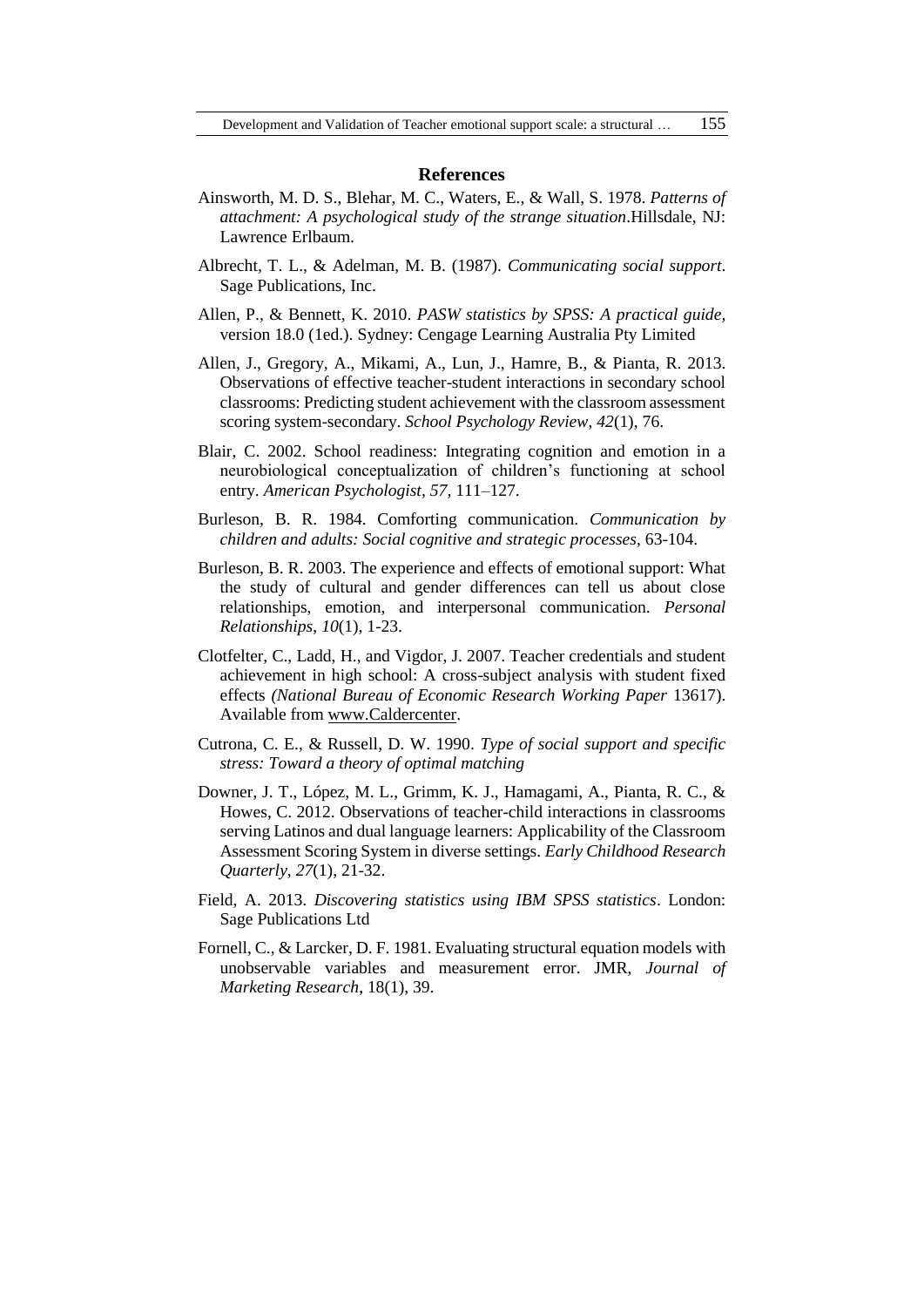- Gazelle, H. 2006. Class climate moderates peer relations and emotional adjustment in children with an early history of anxious solitude: a child \_environment model. *Developmental Psychology*, 42, 1179e1192
- Greenberg, M. T., Weissberg, R. P., O'Brien, M. U., Zins, J. E., Fredericks, L., Resnik, H., et al. 2003. Enhancing school-based prevention and youth development through coordinated social, emotional, and academic learning. *American Psychologist, 58,* 466–474
- Goh, S. C., Young, D. J., & Fraser, B. J. 1995. Psychosocial climate and student outcomes in elementary mathematics classrooms: a multilevel analysis. *Journal of Experimental Education*, 64, 29e40.
- Gottfredson, G. D., Gottfredson, D. C., & Payne, A. 2005. School climate predictors of school disorder: results from a national study of delinquency prevention in schools. *Journal of Research in Crime and Delinquency*, 42, 412e444
- Hair, J. F., Black, W. C., Babin, B. J., & Anderson, R. E. 2010. *Multivariate data analysis* (7 ed.). Upper Saddle River, NJ, USA: Prentice-Hall, Inc.
- Hamre, B. K., & Pianta, R. C. 2001. Early teacher-child relationships and the trajectory of children's school outcomes through eighth grade.*Child Development, 72,* 625–638.
- Hamre, B. K., & Pianta, R. C. 2005. Can instructional and emotional support in the first-grade classroom make a difference for children at risk of school failure? *Child Development, 76,* 949–967.
- Hamre, B. K., & Pianta, R. C. 2007. Learning opportunities in preschool and early elementary classrooms. In R. Pianta, M. Cox, & K. Snow (Eds.), *School readiness and the transition to kindergarten in the era of accountability* (pp. 49–84). Baltimore: Brookes.
- Heinitz, K., Liepmann, D., & Felfe, J. 2005. Examining the factor structure of the MLQ: Recommendation for a reduced set of factors. *European Journal of Psychological Assessment*, 21, 182–190. Doi: 10.1027=1015- 5759.21.3.182
- Howes, C., Burchinal, M., Pianta, R., Bryant, D., Early, D., Clifford, R., et al. 2008. Ready to learn? Children's pre-academic achievement in prekindergarten programs. *Early Childhood Research Quarterly, 23,* 27–50.
- Howes, C., Hamilton, C. E., & Matheson, C. C. 1994. Children's relationships with peers: Differential associations with aspects of the teacher-child relationship. *Child Development*, 65, 253–263.
- Hu, L. T., & Bentler, P. M. 1999. Cutoff criteria for fit indexes in covariance structureanalysis: conventional criteria versus new alternatives. *Structural Equation Modeling*, 6, 1e55.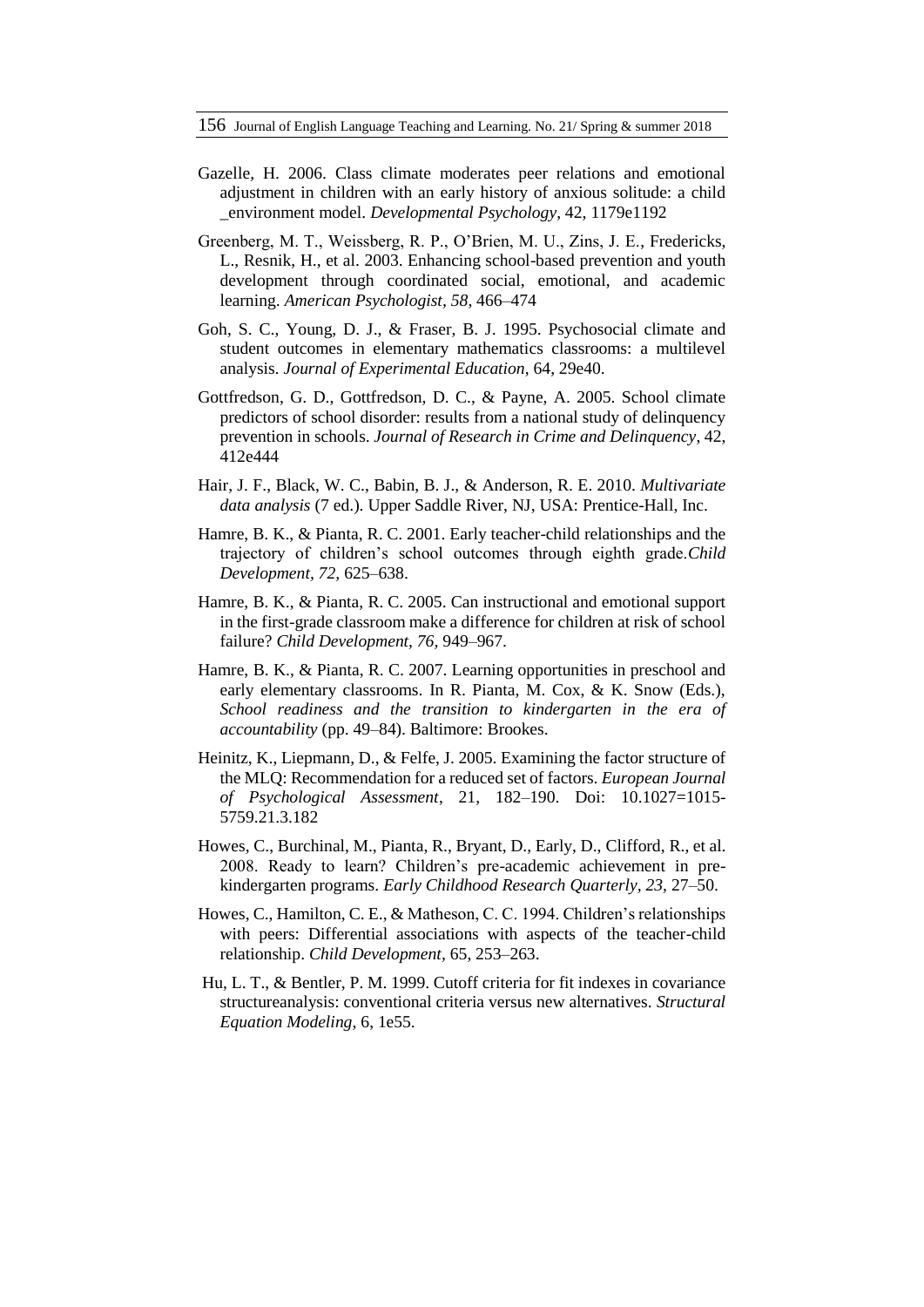Development and Validation of Teacher emotional support scale: a structural … 157

- Huang, S. L. 2003. Antecedents to psychosocial environments in middle schoolclassrooms in Taiwan. *Learning Environments Research*, 6, 119e135.
- Hughes, J. N., Cavell, T. A., & Willson, V. 2001. Further evidence for the developmental significance of teacher-student relationships: Peers' perceptions of support and conflict in teacher-student relationships. *Journal of School Psychology*, 39, 289–301.
- Kaiser, H. F. 1974. An index of factorial simplicity. Psychometrika, 39(1), 31- 36. doi: 10.1007/BF02291575 Karanja, E., Zaveri, J., & Ahmed, A. (2013). How do MIS researchers handle missing data in survey-based research: A content analysis approach? *International Journal of Information Management*, 33(5), 734-751. doi:
- Karanja, E., Zaveri, J., & Ahmed, A. 2013. How do MIS researchers handle missing data in survey-based research? A content analysis approach *International Journal of Information Management*, 33(5), 734-751.
- Kuperminc, G. P., Leadbeater, B. J., & Blatt, S. J. 2001. School social climate and individual differences in vulnerability to psychopathology among middle school students. *Journal of School Psychology*, 39, 141e159.
- Kounin, J.S. 1970. *Discipline and group management in classrooms.* New York: Holt,Rinehart, & Winston.
- Ladd, H. F. 2008. Teacher effects: What do we know? Unpublished manuscript, *Teacher Quality Conference*, Northwestern University.
- Lau, K., & Lee, J. 2008. Examining Hong Kong students' achievement goals and their relations with students' perceived classroom environment and strategy use. *Educational Psychology*, 28, 357e372.
- Little, R. J. A. 1988. A test of missing completely at random for multivariate data with missing values. *Journal of the American Statistical Association*, 83(404), 1198-1202. doi: 10.2307/2290157
- Lynch, M., & Cicchetti, D. 1992. Maltreated children's reports of relatedness to their teachers. In R. C. Pianta (Ed.), *Relationships between children and non-parental adults: New directions in child development* (pp. 81–108). San Francisco: Jossey-Bass.
- Merritt, E. G., Wanless, S. B., Rimm-Kaufman, S. E., Cameron, C., & Peugh, J. L. 2012. The contribution of teachers' emotional support to children's social behaviors and self-regulatory skills in first grade. *School Psychology Review*, *41*(2), 141.
- Nye, B., Konstantopoulos, S., & Hedges, L. V. 2004. How large are teacher effects? *Educational Evaluation and Policy Analysis, 26,* 237–257.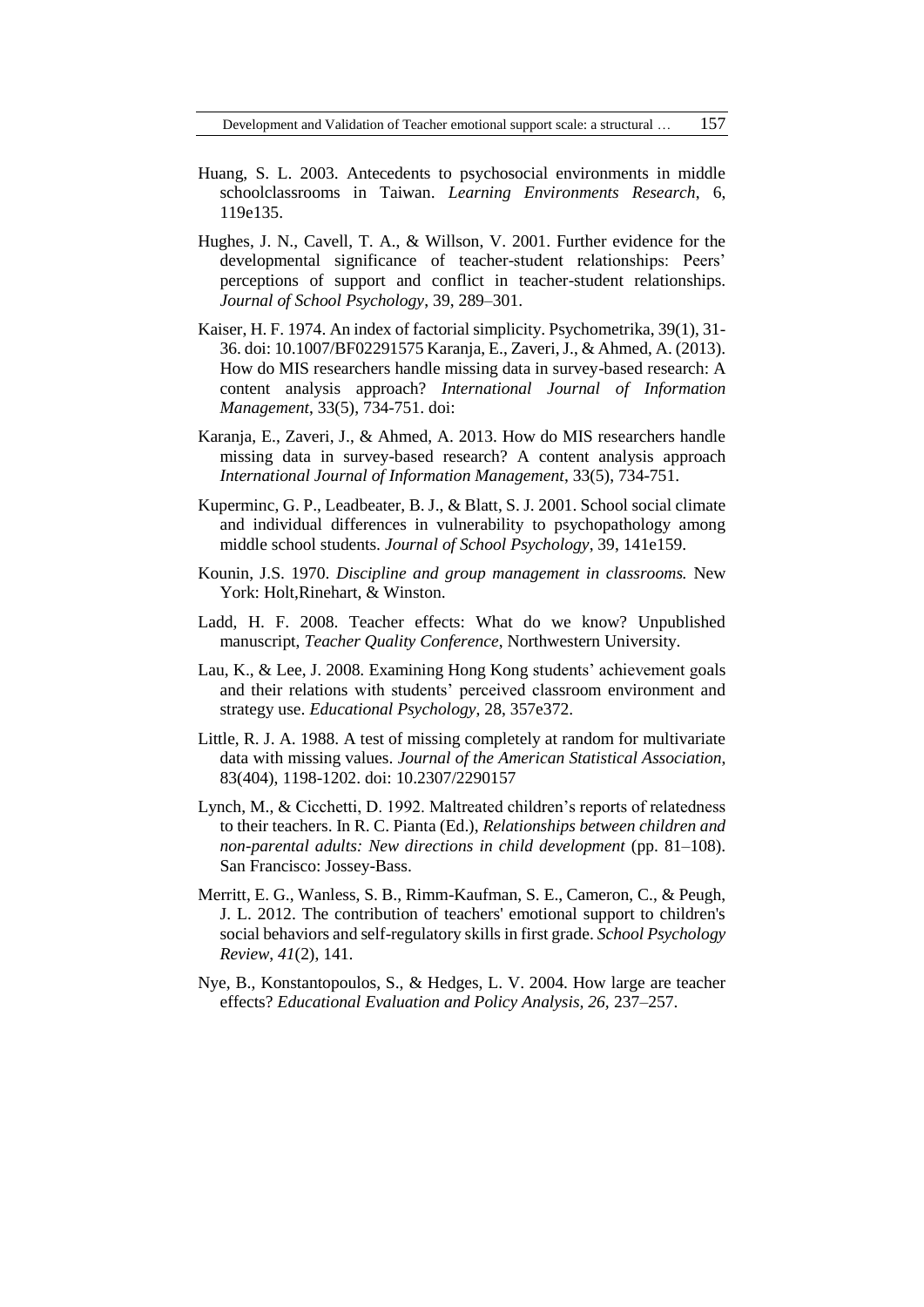- Pianta, R. C., Belsky, J., Houts, R., Morrison, F., & the National Institute of Child Health and Human Development Early Child Care Research Network. (2007). *Opportunities to learn in America's elementary classrooms. Science*, 315, 1795–1796.
- Pianta, R. C., & Hamre, B. K. 2009. Conceptualization, measurement, and improvement of classroom processes: Standardized observation can leverage capacity. *Educational Researcher*, *38*(2), 109-119.
- Pianta, R. C., Howes, C., Burchinal, M., Bryant, D., Clifford, R., Early, D., et al. 2005. Features of pre-kindergarten programs, classrooms, and teachers: Do they predict observed classroom quality and child-teacher interactions? *Applied Developmental Science, 9,* 144–159.
- Pianta, R. C., Steinberg, M. S., & Rollins, K. B. 1995. The first two years of school: Teacher-child relationships and deflections in children's classroom adjustment. *Development and Psychopathology*, 7, 295–312.
- Pallant, J. (2010). *SPSS Survival Manual* (5 ed.): Open University Press.
- Patrick, H., Anderman, L. H., & Ryan, A. M. 2002. Social motivation and the classroom social environment. *Goals, goal structures, and patterns of adaptive learning*, 85-108.
- Patrick, H., Ryan, A. M., & Kaplan, A. 2007. Early adolescents' perceptions of the classroom social environment, motivational beliefs, and engagement. *Journal of Educational Psychology*, 99, 83e98.
- Raver, C. C. 2004. Placing emotional self-regulation in sociocultural and socioeconomic contexts. *Child Development, 75,* 346–353.
- Rigdon, E. E. 1998. Structural equation modeling. In G. A. Marcoulides (Ed.), *Modern methods for business research* (pp. 251-294). Mahwah, New Jersey: Lawrence Erlbaum Associates.
- Rizzuto, T. E., Schwarz, A., & Schwarz, C. 2014. Toward a deeper understanding of, information technology (it) adoption: a multilevel analysis. *Information & Management*, 51(4), 479-487. doi: http://dx.doi.org/10.1016/j.im.2014.02.005 Robey, D., & Azevedo, A. (1994). Cultural analysis
- Roeser, R. W., Eccles, J. S., & Sameroff, A. J. 2000. School as a context of early adolescents' academic and social-emotional development: A summary of research findings. *Elementary School Journal, 100,* 443–471.
- Roeser, R. W., Eccles, J. S., & Sameroff, A. J. 1998. Academic and emotional functioning in early adolescence: Longitudinal relations, patterns, and prediction by experience in middle school. *Development and Psychopatholog*y, 10, 321–352.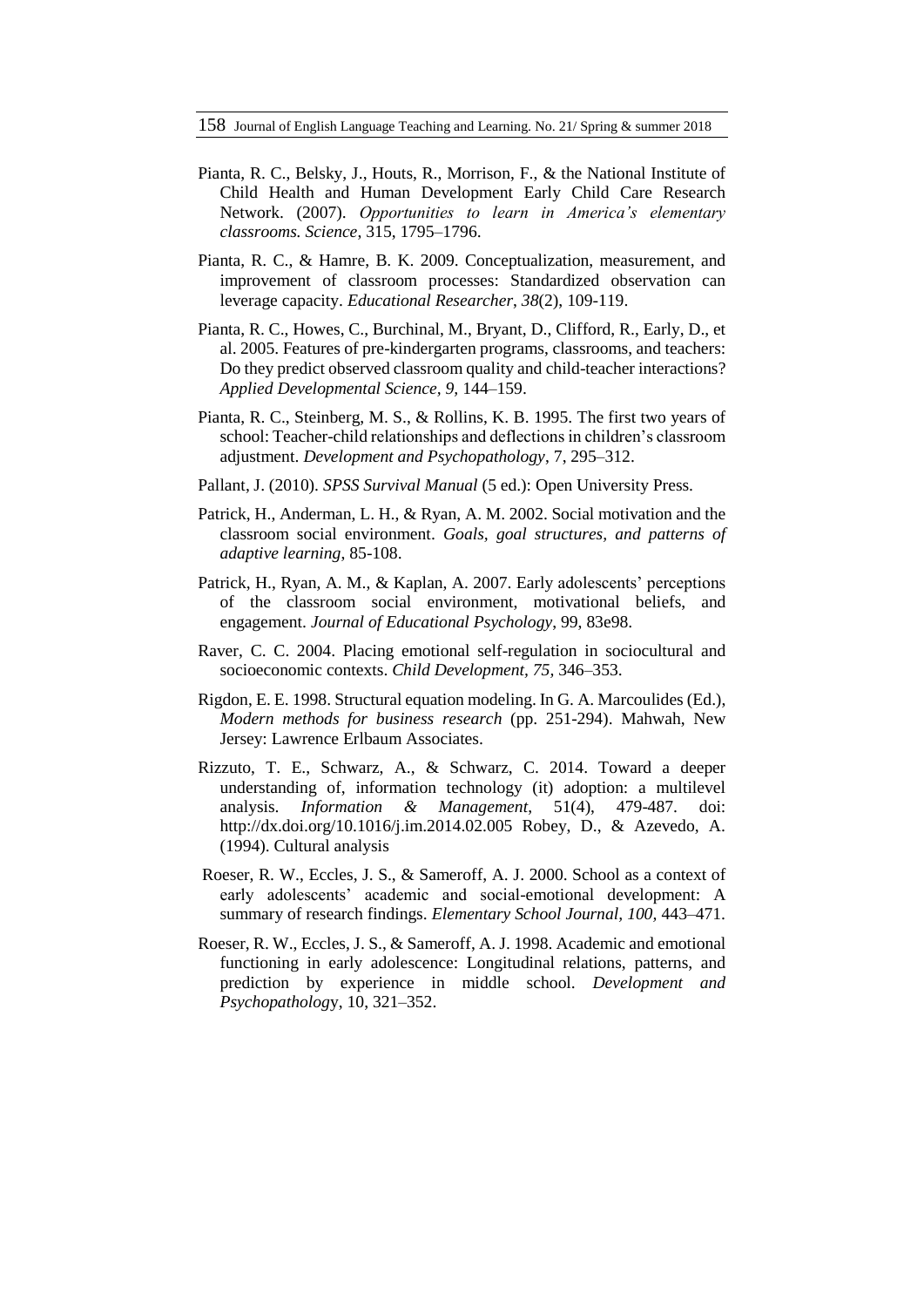- Ruzek, E. A., Hafen, C. A., Allen, J. P., Gregory, A., Mikami, A. Y., & Pianta, R. C. (2016). How teacher emotional support motivates students: The mediating roles of perceived peer relatedness, autonomy support, and competence. *Learning and Instruction*, *42*, 95-103.
- Ryan, R., & Deci, E. L. 2000. Self-determination theory and the facilitation of intrinsic motivation, social development, and well-being. *American Psychologist, 55,* 68–78.
- Ryan, R., Stiller, J. D., & Lynch, J. H. 1994. Representations of relationship to teachers, parents, and friends as predictors of academic motivation and self-esteem. *Journal of Early Adolescence*, 14, 226–249.
- Silver, R. B., Measelle, J., Essex, M., & Armstrong, J. M. 2005.Trajectories of externalizing behavior problems in the classroom: Contributions of child characteristics, family characteristics, and the teacher-child relationship during the school transition. *Journal of School Psychology, 43,* 39–60.
- Skinner, E. A., & Belmont, M. J. 1993. Motivation in the classroom: Reciprocal effects of teacher behavior and student engagement across the school year. *Journal of Educational Psychology, 85,* 571–581.
- Somersalo, H., Solantaus, T., & Almqvist, F. 2002. Classroom climate and the mental health of primary school children. *Nordic Journal of Psychiatry*, 56, 285e290.
- Tapola, A., & Niemivirta, M. 2008. The role of achievement goal orientations in students' perceptions of and preferences for the classroom environment. *British Journal of Educational Psychology*, 78, 291e312.
- Tavakol, M., & Dennick, R. 2011. Making sense of Cronbach's alpha. *International Journal of Medical Education*, 2, 53-55. doi: 10.5116/ijme.4dfb.8dfd.
- Weissberg, R. P., & Greenberg, M. T. (1998). *School and community competence-enhancement and prevention programs.*
- Wentzel, K. R. (1998). Social relationships and motivation in middle school: The role of parents, teachers, and peers. *Journal of Educational Psychology, 90,* 202–209.
- Wentzel, K. R. (1999). Social-motivational processes and interpersonal relationships: Implications for understanding motivation at school. *Journal of Educational Psychology*, 91, 76–97.
- Zins, J. E., Bloodworth, M. R., Weissberg, R. P., & Walberg, H. J. 2007. The scientific base linking social and emotional learning to school success. *Journal of Educational and Psychological Consultation*, *17*(2-3), 191-210.